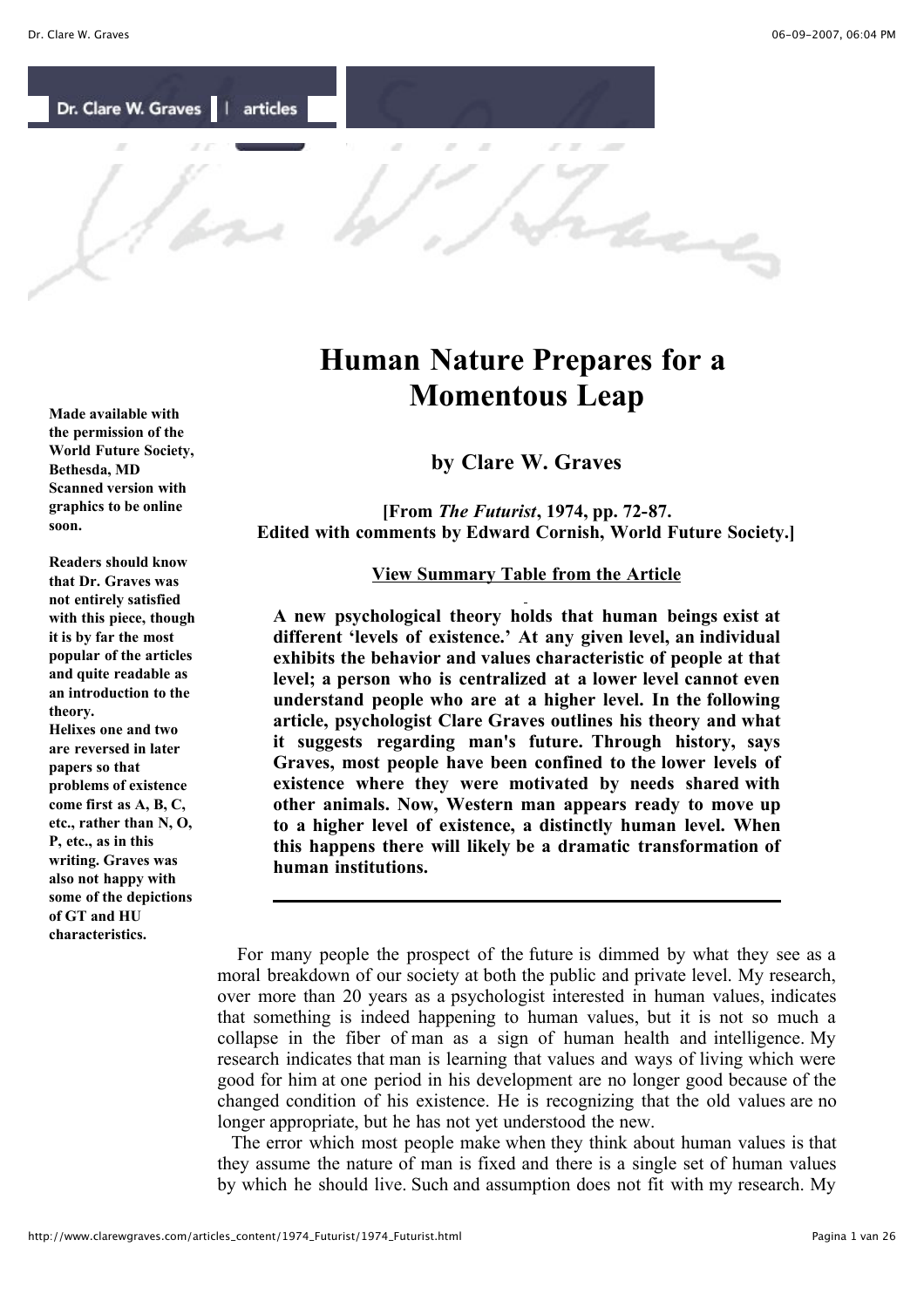data indicate that man's nature is and open, constantly evolving system, a system which proceeds by quantum jumps from one steady state system to the next through a hierarchy of ordered systems.

 Briefly, what I am proposing is that the psychology of the mature human being is an unfolding, emergent, oscillating, spiraling process marked by progressive subordination of older, lower-order behavior systems to newer, higher-order systems as man's existential problems change. These systems alternate between focus upon the external world, and attempts to change it, and focus upon the inner world, and attempts to come to peace with it, with the means to each end changing in each alternatively prognostic system. Thus, man tends, normally, to change his psychology as the conditions of his existence change. Each successive state, or level of existence, is a state through which people pass on the way to other states of equilibrium. When a person is centralized in one state of existence, he has a total psychology which is particular to that state. His feelings, motivations, ethics and values, biochemistry, degree of neurological activation, learning systems, belief systems, conception of mental health, ideas as to what mental illness is and how it should be treated, preferences for and conceptions of management, education, economic and political theory and practice, etc., are all appropriate to that state.

 In some cases, a person may not be genetically or constitutionally equipped to change in the normal upward direction when the conditions of his existence change. Instead, he *may* stabilize and live out his life at any one or a combination of levels in the hierarchy. Again, he may show the behavior of a level in a predominantly positive or negative manner, or he may, under certain circumstances, regress to a behavior system lower in the hierarchy. Thus, an adult lives in a potentially open system of needs, values and aspirations, but he often settles into what appears to be a closed system.

Human existence can be likened to a symphony with six themes. In a symphony, the composer normally begins by stating his themes in the simplest possible manner. In human existence, our species begins by stating in the simplest way those themes which will preoccupy us through thousands of variations. At this point in history, the societal effective leading edge of man in the technologically advanced nations is currently finishing the initial statement of the sixth theme of existence and is beginning again with the first theme in an entirely new and more sophisticated variation. That is, man has reached the point of finishing the first and most primitive ladder of existence: the one concerned with the emergence of the individual of the species *Homo sapiens* and his subsistence on this planet. The first six levels of existence, A-N through F-S, have accordingly been called "Subsistence Levels." ('A' stands for the neurological system in the brain upon which the psychological system is based; 'N' for the set of existential problems that the 'A' neurological system is able to cope with. Thus, in the 'A-N' state, one calls on the 'A' system to solve the 'N' problems of existence.) These six subsistence levels comprise the initial statement of man's themes in its very simplest form.

The six subsistence levels of man's existence have as their overall goal the establishment of individual survival and dignity. Once having become reasonably secure, both physically and psychologically, in his existence, the individual becomes suddenly free to experience the wonder and interdependence of all life. But he must notice at the same time that the struggle for man's emergent individuality has imperiled the very survival of that life. Thus, just as early man at the most primitive level of subsistence (A-N), had to use what power he could command to stabilize his individual life functions, so G-T man, the individual who has reached the first level of *being* must use what knowledge he can command to stabilize the essential functions of interdependent life. Similarly, B-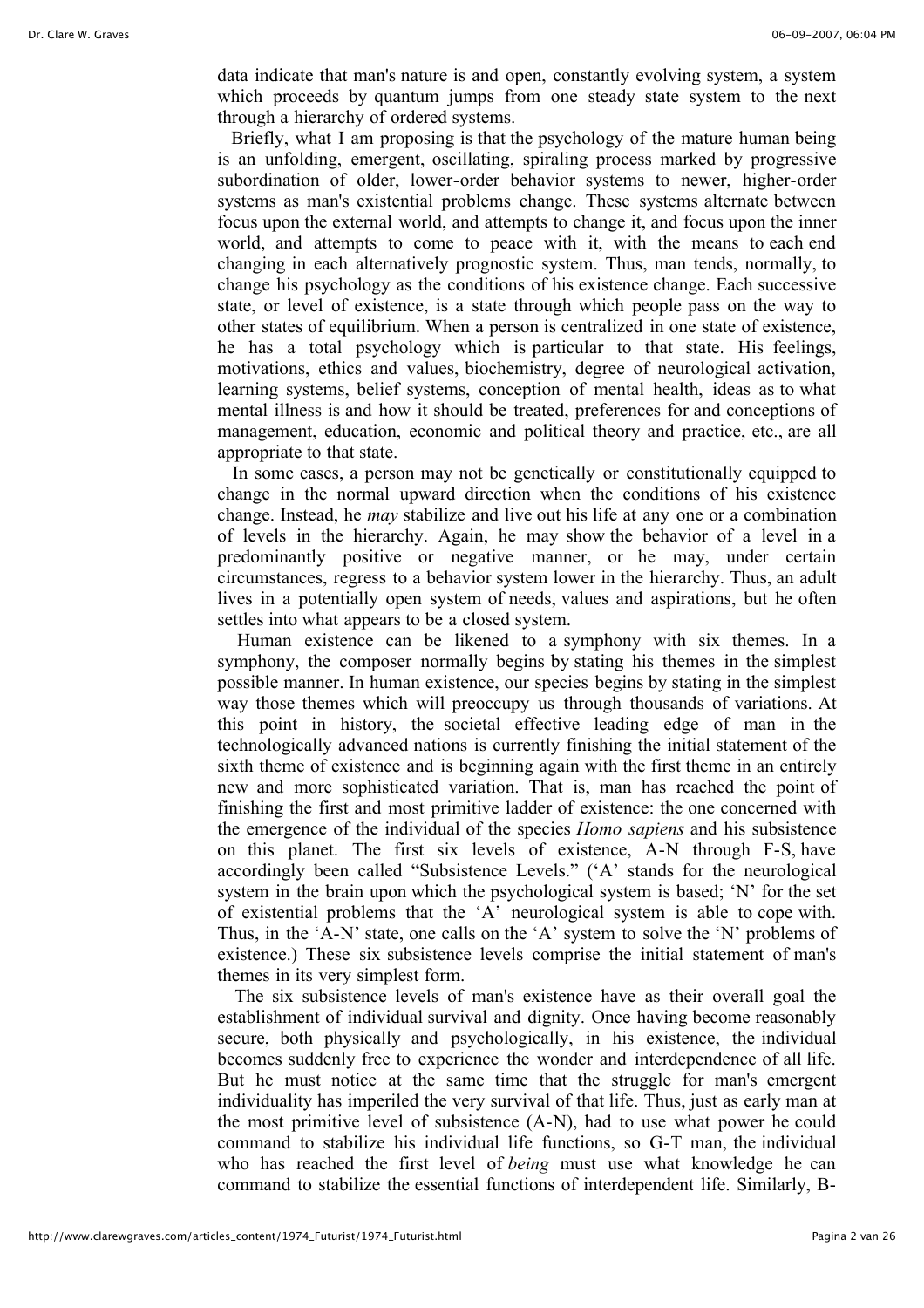O or tribal man gathered together in communities to insure his individual, physical survival, and our G-T man of the future must form communities of knowledge to insure the survival of all viable life upon this Earth. We see therefore that the six themes constantly repeat, even though man progresses from the simple statement of individual subsistence to the variation of the interdependence of life. This stately succession of themes and movements is the general pattern of the levels of existence.

 In this discussion of man's present and future, the first three subsistence levels must still concern us because many people, form aborigines to newly emergent nations, are still living at these levels of existence.

 Here are brief descriptions of the levels as I have come to know them through my research:

# **Some Characteristics of Various Levels**

## **Automatic Existence (First Subsistence Level)**

 Man at the first subsistence level (A-N), the *automatic state* of physiological existence, seeks only the immediate satisfaction of his basic physiological needs. He has only an imperative need-based concept of time and space and no concept of cause or effect. His awareness excludes self and is limited to the presence of physiologically determined tension when it is present, and the relief of such tension when it takes place. He lives a purely physiological existence. Man the species, or man the individual, does not have to rise above this level to continue the survival of the species. He can continue the survival of the species. He can continue the survival of the species through the purely physiological aspect of the process of procreation. He can live what is for him, at the A-N level, a productive lifetime, productive in the sense that his built-in response mechanisms are able to reduce the tensions of the imperative physiological needs and a reproductive lifetime. But this level of existence seldom is seen in the modern world except in pathological cases.

 As soon as man, in his food-gathering wanderings, accrues a set of Pavlovian conditioned reflexes, which provide for the satisfaction of his imperative needs, and thus enters his 'Garden of Eden,' he slides almost imperceptibly out of this first stage into the second existential state, and established form of human existence, the *tribalistic way* of life.

# **Tribalistic Existence (Second Subsistence Level)**

 At the second subsistence level, the B-O autistic state of thinking, man's need is for stability. He seeks to continue a way of life that he does not understand but strongly defends. This level of man has just struggled forth from striving to exist and now has his first established way of life. This way of life is essentially without awareness, thought, or purpose, for it is based on Pavlovian classical conditioning principles. Therefore, B-O man beliefs his tribalistic way is inherent in the nature of things. As a result he holds tenaciously to it, and strives desperately to propitiate the world for its continuance.

 At this level a seasonal, or naturally based concept of time prevails and space is perceived in an atomistic fashion. Causality is not yet perceived because man perceives that forces at work to be inherent. Here a form of existence based on myth and tradition arises, and being is a mystical phenomenon full of spirits, magic and superstition. Here the task of existence is simply to continue what it seems has enabled 'my tribe to be.'

But here, more by chance than by design, some men achieve relative control of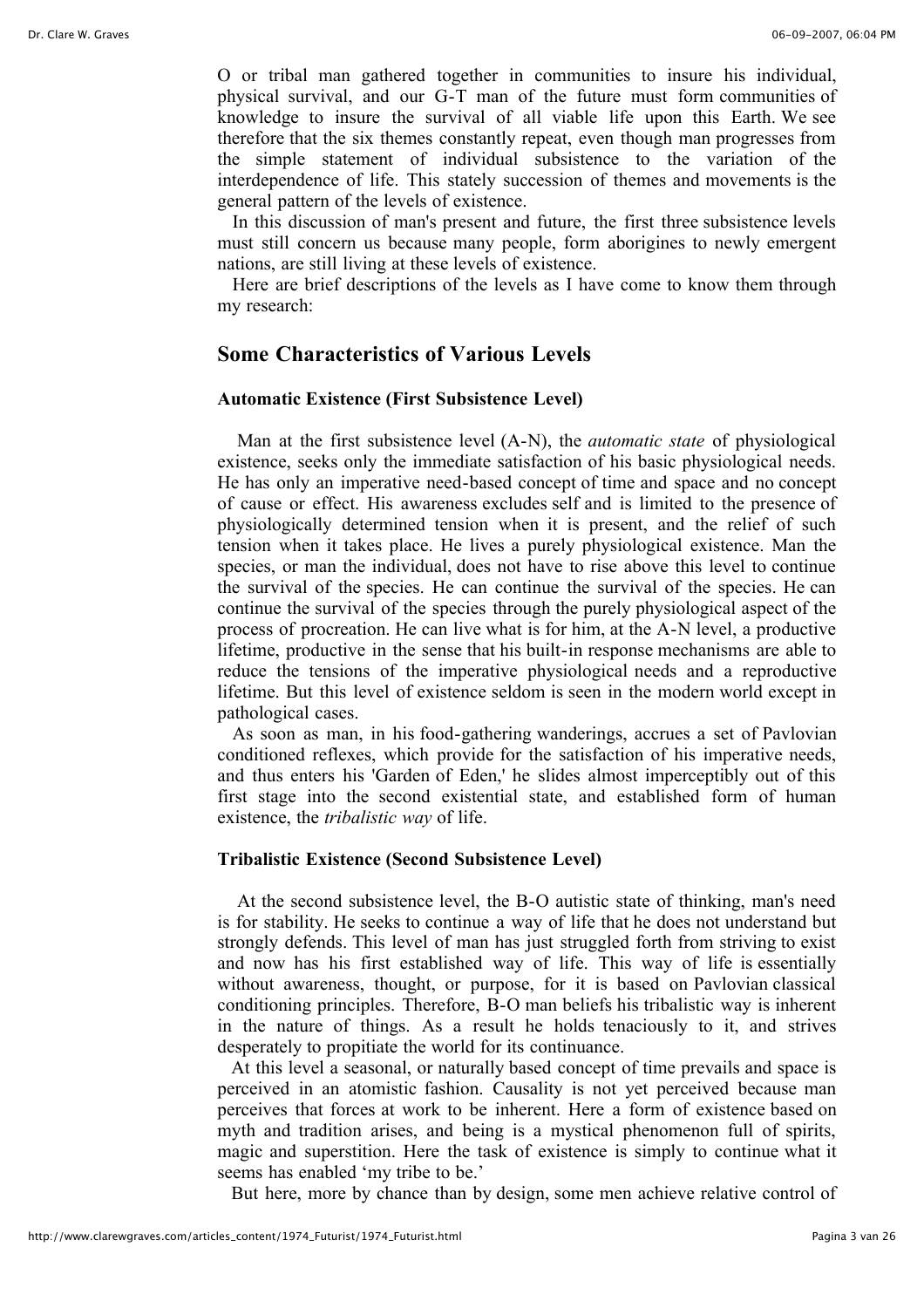their spirit world through their non-explainable, elder-administered, traditionbased way of life a way of life which continues relatively unchanged until disturbed from within or without. When the established tribal way of life assures the continuance of the tribe with minimal energy expenditure by solving problems N by neurological means A, it creates the first of the general conditions necessary for movement to a new and different steady state of being. *It produces excess energy in the system which puts the system in a state of readiness for change.* But unless another factor, such as dissonance or challenge, comes into the field, the change does not move in the direction of some other state of being. Instead, it moves toward maximum entropy and its own demise, since it becomes overloaded with its accretion of more and more tradition, more and more ritual. If, however, when the state of readiness is achieved, dissonance enters, then this steady state of being is precipitated toward a different kind of change. This dissonance arises usually in youth, or in certain minds which are not troubled by memories of the past and are capable of newer and more lasting insights into the nature of man's being. Or it can come to the same capable minds when outsiders disturb the tribe's way of life.

 When, at the B-O level, readiness for change occurs, it triggers man's insight into his existence as an individual being separate and distinct from other beings, and from his tribal compatriots as well. As he struggles, he perceives that others other men, other animals, and even the spirits in his physical world - fight him back. So his need for survival comes to the fore.

With this change in consciousness, man becomes aware that he is aligned against predatory animals, a threatening physical universe, and other men who fight back for their established way of existence, or against him for the new way of existence he is striving to develop. Now he is not one-with-all, for he is alone in his struggle for his survival against the draconic forces of the universe. So he sets out in heroic fashion to build *a way of being which will foster his individual survival.*

# **Egocentric Existence (Third Subsistence Level)**

 At the *egocentric level* (C-P), raw, rugged, self-assertive individualism comes to the fore. This level might be termed 'Machiavellian,' for within it is all the author of *The Prince* considered the essence of being human. History suggests to us that the few who were able to gain their freedom from survival problems surged almost uncontrollably forward into a new way of being, and also dragged after them the tribal members unable to free themselves of the burden of stagnating tribalistic existence. History also suggests that the few became the authoritarians while the many became those who submitted. The many accepted the 'might-is-right' of the few because such acceptance assured their survival. This was so in the past and it is still so today.

 This Promethean (C-P) point of view is based on the prerogatives of the 'haves' and the duties of the 'have-nots.' Ultimately, when this way of life, based historically on the agricultural revolution, is established, life is seen as a continuous process with survival dependent on a controlled relationship. Fealty and loyalty, service and *noblesse oblige* become cornerstones of this way of life. Assured of their survival, through fief and vassalage, the 'haves' base life of the 'right' way to behave as their might dictates. A system develops in which each individual acts out in detail, in the interest of his own survival, how life is to be lived, but online a small number ever achieve any modicum of power and the remainder are left to submit.

Both the authoritarian and the submissive develop standards which they feel will insure them against threat, but these are very raw standards. The submissive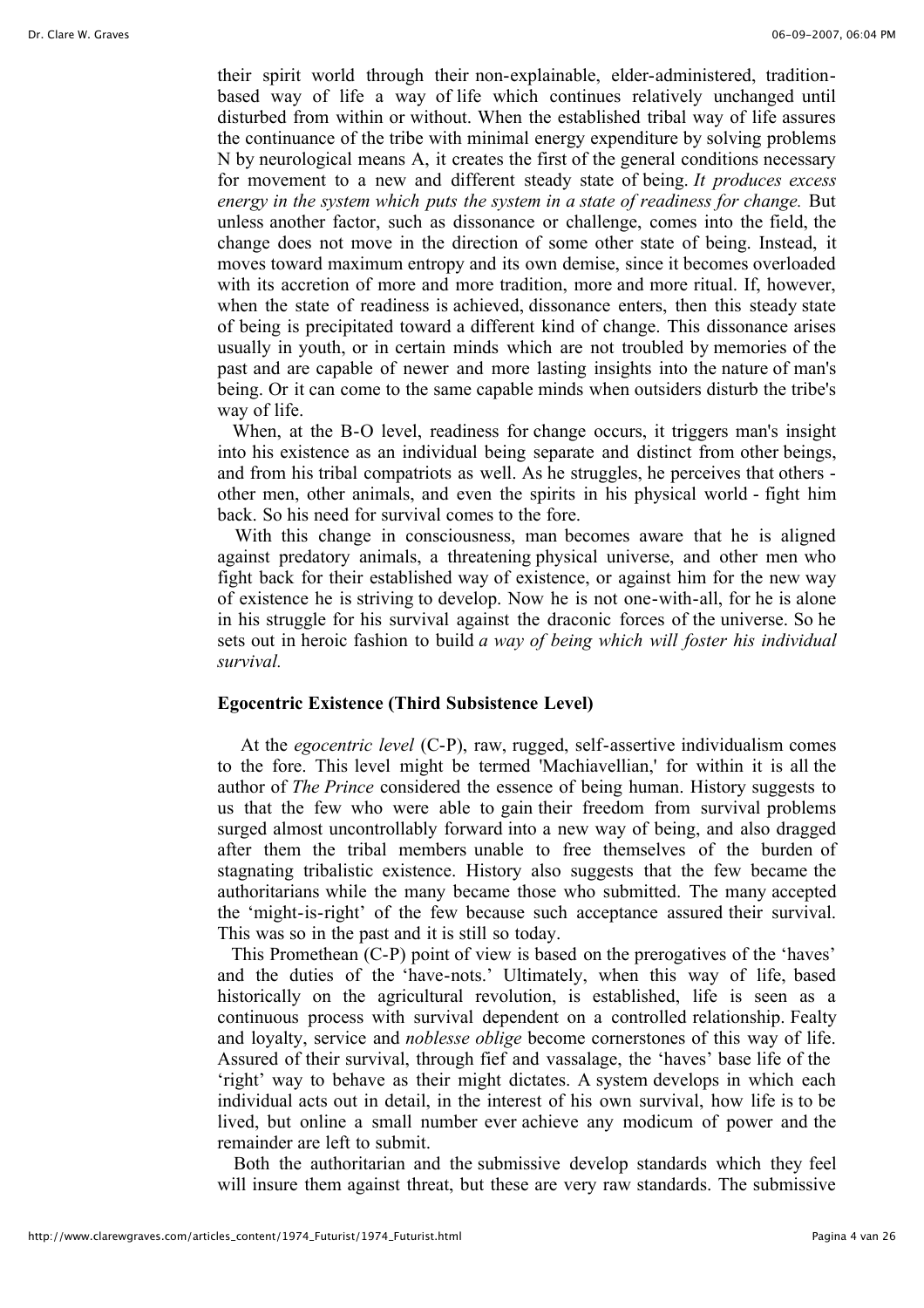person chooses to get away with what he can within the life style which is possible for him. The authoritarian chooses to do as he pleases. He spawns, as his *raison d'être,* the rights of assertive individualism. These rights become, in time, the absolute rights of kings, the unassailable prerogatives of management, the inalienable rights of those who have achieved positions of power, and even the rights of the lowly hustler to all he can hustle. This is a world of the aggressive expression of man's lusts openly and unabashedly by the 'haves,' and more covertly and deviously by the 'have nots.'

Now man moves to the lasting security level of need and learns by avoidant learning. As he moves to the D-Q level he develops a way of life based on the conviction that there must be a reason for it all, a reason why the 'have' shall possess so much in life yet be faced with death, and a reason why the 'have not' is forced to endure a miserable existence. This search leads to the belief that the 'have' and 'have not' condition is a part of a directed design, a design of the forces guiding man and his destiny. Thus, the saintly way of life, based on one of the world's great religions or great philosophies, comes to be. Here man creates what he believes is a way for lasting peace in this life or everlasting life, a way which, it seems to him, will remove the pain of both the 'have' and the 'have not.' Here he seeks salvation.

#### **Saintly Existence (Fourth Subsistence Level)**

 At the *saintly level* (D-Q), man develops a way of life based on 'Thou salt suffer the pangs of existence in this life to prove thyself worthy of later life.' This saintly form of existence comes from seeing that living in this world is not made for ultimate pleasure, a perception based on the previous endless struggle with unbridled lusts and a threatening universe. Here man perceives that certain rules are prescribed for each class of men and that these rules describe the proper way each class is to behave. The rules are the price man must pay for his more lasting life, for the peace which he seeks, the price of no ultimate pleasure while living. The measure of this worthiness is how much he has lived by the established rules. But, after security is achieved through these absolutistic rules, the time comes when some men question the price. When this happens, the saintly way of life is doomed to decay, since some men are bound to ask why they cannot have some pleasure in this life. Man then struggles on through another period of transition to another level, now slipping, now falling in the quest for his goal. When man casts aside the inhuman aspect of his saintly existence, he is again charged with excess energy because his security problems are solved; but this very solution has created the problems 'R,' how to build a life that will offer pleasure here and now, which eventually he meets through the neurological means of system 'E.'

# **Materialistic Existence (Fifth Subsistence Level)**

 At the *materialistic level* (E-R\_, man strives to conquer the world by learning its secrets, rather than through raw, naked force as he did at the C-P level. He tarries long enough here to develop and utilize the objectivistic, positivistic, operationalistic, scientific method so as to provide the material ends for a satisfactory human existence in the here and now. But once assured of *his* own material satisfaction he finds he has created problems S, a new spiritual void in his being. He finds himself master of the objective physical world but a prime neophyte in the subjectivistic, humanistic world. He has achieved the satisfaction of a good life through his relative mastery of the physical universe, but it has been achieved at a price, the price of not being liked by other men for his callous use of knowledge for himself. He has become envied and even respected, but he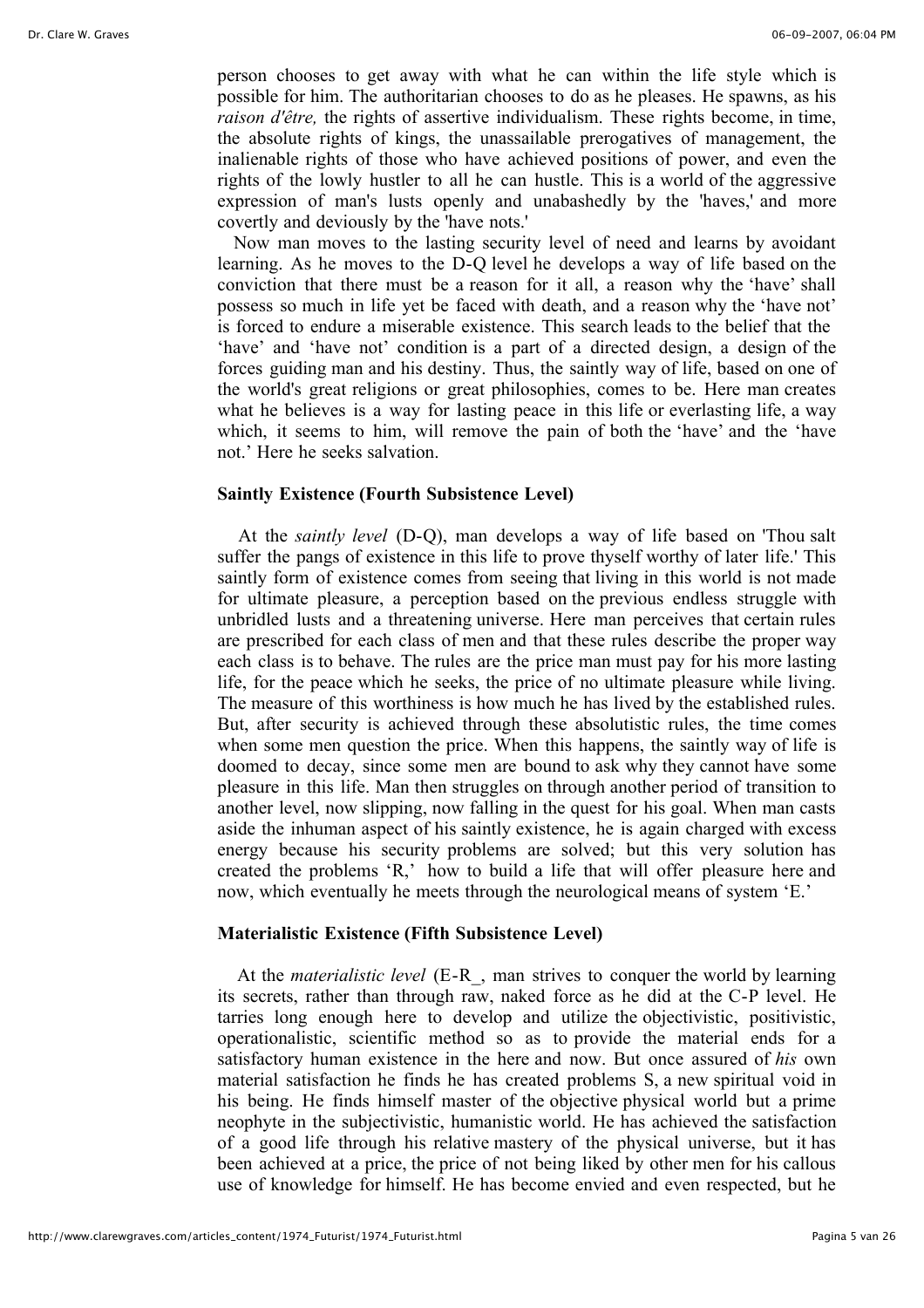is not liked. He has achieved his personal status and material existence at the expense of being rejected even by his use of neurological sub-system 'F,' and begins man's move to his sixth form of existence.

#### **Personalistic Existenence (Sixth Subsistence Level)**

 At the *personalistic level* (F-S), man becomes centrally concerned with peace with his inner self and in the relation of his self to the inner self of others. He becomes concerned with belonging, with being accepted, with knowing the inner side of self and other selves so harmony can come to be, so people as individuals can be at peace with themselves and thus with the world. And when he achieves this, he finds he must become concerned with more than self or other selves, because while he was focusing on the inner self to the exclusion of the external world, his outer world has gone to pot. So how he turns outward to life and to the whole, the total universe. As he does so he begins to see the problems of restoring the balance of life which has been torn asunder by his individualistically oriented, self-seeking climb up the first ladder of existence.

 As man moves from the sixth or personalistic level, the level of being with self and other men, the seventh level, the cognitive level of existence, a chasm of unbelievable depth of meaning is crossed. The gap between the sixth level (the F-S level) and the seventh (the G-T level) is the gap between getting and giving, taking and contributing, destroying and constructing. It is the gap between deficiency or deficit motivation and growth or abundance motivation. It is the gap between similarity to animals and dissimilarity to animals, because only man is possessed of a future orientation.

# **Cognitive Existence (First Being Level)**

 Once we are able to grasp the meaning of passing from the level of 'being one with others' to the *cognitive level* (G-T) of knowing and having to do so that '*all* can be and can continue to be,' it is possible to see the enormous differences between man and other animals. Here we step over the line which separates those needs that man has in common with other animals and those needs which are distinctly human.

 Man, at the threshold of the seventh level, where so many political and cultural dissenters stand today, is at the *threshold of being human.* He is truly becoming a human being. He is no longer just another of nature's species. And we, in our times, in our ethical and general behavior, are just approaching this threshold, the line between animalism and humanism.

# **Experientialistic Existence (Second Being Level)**

 At the second being level, the *experientialistic level* (H-U), man will be driven by the winds of knowledge, and human, not godly, faith. The knowledge and competence acquired at the G-T level will bring him to the level of understanding, the H-U level. If every man leaps to this great beyond, there will be no bowing to suffering, no vassalage, no peonage. Man will move forth on the crests of his broadened humanness rather than vacillate and swirl in the turbulence of his animalistic needs. His problems, now that he has put the world back together, will be those of bringing stabilization to life once again. He will need to learn how to live so that the balance of nature is not again upset, so that individual man will not again set off on another self-aggrandizing binge. His values will be set not by the accumulated wisdom of the elders, as in the B-O system, but by the accumulated knowledge of the knowers. But here again, as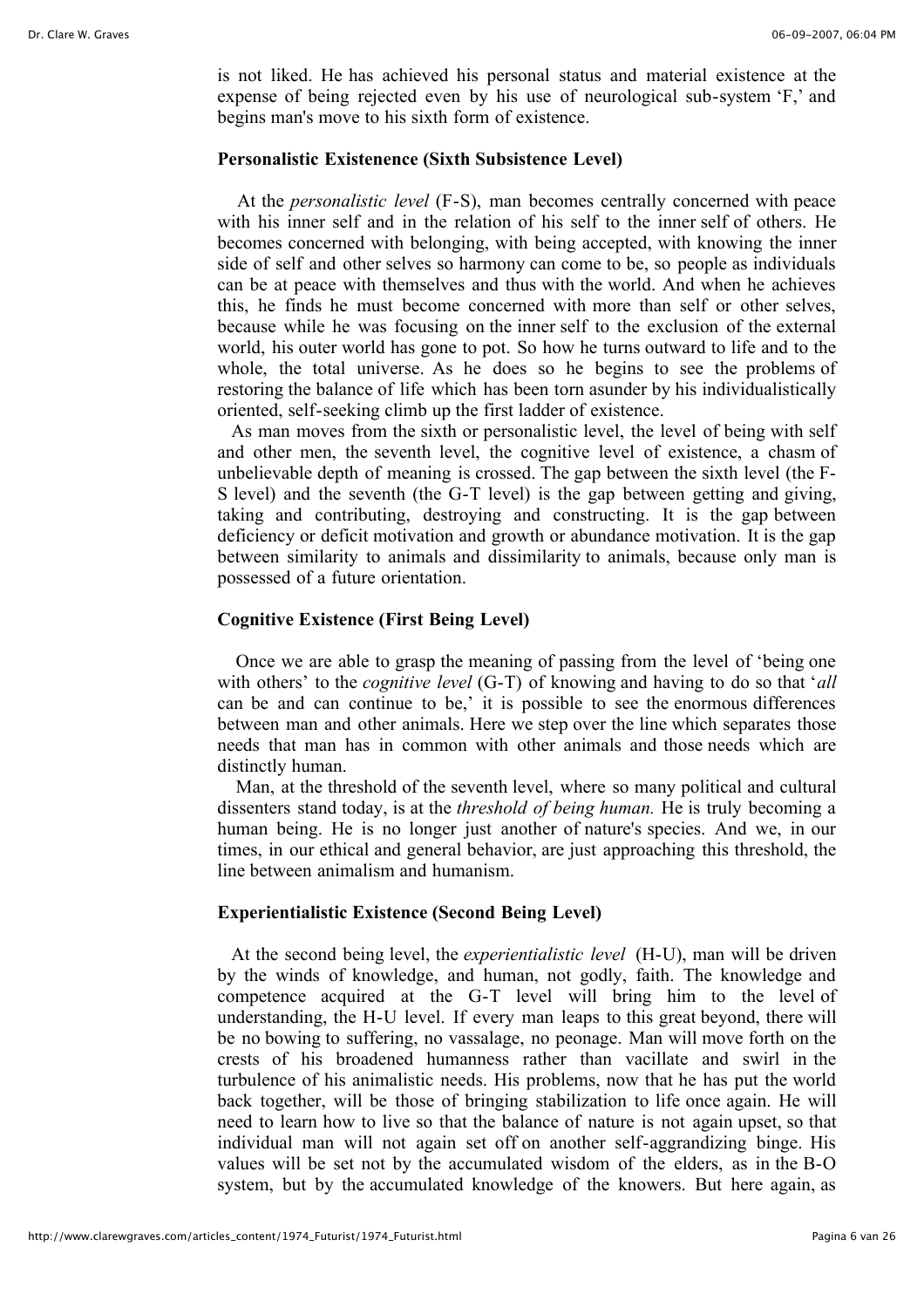always, this accumulating knowledge will create new problems and precipitate man to continue up just another step in his existential staircase.

#### **Applying Graves's Theory to Management**

Graves criticizes management training programs for trying, in all too many instances, to change managers' beliefs and ways of behaving so as to bring them more in line with the organization's pre-existing methods and beliefs. For instance, such programs may manage from a hierarchical to a "team management."

"These programs do not try to fit managerial development to the beliefs and ways of behaving that are those of the managing person," says Graves. "They attempt, instead, to get the manager to change his beliefs. When organizations foster this kind of incongruency, they cast the manager into a severe value crisis, which often affects his performance adversely."

A second mistake of management, he says, is that it typically does not manage people the way they want to be managed. For instance, many persons like participation management but others do not, yet management has implicitly assumed that participation affects all persons in more or less the same way. In fact, people with an authoritarian cast of mind or with weak independence needs apparently are unaffected or even negatively affected by an opportunity to participate in decision-making.

Graves's research indicates that a worker with a closed personality normally prefers to be managed by the style congruent with his level of existence. If his personality is still open and growing, he prefers to be managed by a supervisor at the next higher level. For example, a closed personality at the D-Q level prefers a paternalistic form of management, while a worker with an open personality at the same level would like to be managed by E-R methods, which allow more freedom for individual initiative.

# **Personalistic Values Now Flower in America**

 Using this framework to approach current American society, we can easily see an efflorescence of personalistic (F-S) values in the popularity of such things as Salem, yoga, the encounter group, the humanistic psychology movement and participatory decision-making in management. By all these means and many others, personalistic (F-S) man endeavors to achieve self-harmony and harmony with others. These individuals do not, of course, see their striving for harmony with the human element as merely a stage they are going through, but as the ultimate, the permanent goal of all life. This short-range vision, which views the current goal as the ultimate goal of life, is shared by human beings at every level of existence for as long as they remain centralized in that particular level.

 Using the Theory of Levels, we see that the so called 'generation gap' of the recent past was in reality a *values* gap between the D-Q and the E-R and F-S levels of existence. For example, many of the parents of F-S youth subscribed to E-R values, which emphasize proving one's worth by amassing material wealth. To individuals operating at this level it was inconceivable that their children might reject competition for cooperation and seek inner self-knowledge rather than power, position and things. Worse yet to the E-R parents was the devotion of these young people to foreigners and minority groups who, according to E-R thinking, deserved their unfortunate condition because the were too weak or too stupid to fight for something better. Thus, the foreigners and minorities were characterized as lazy and irresponsible and the youth who defended them as lilylivered 'bleeding hearts.'

In turn, F-S youth contributed to the confrontation because their civil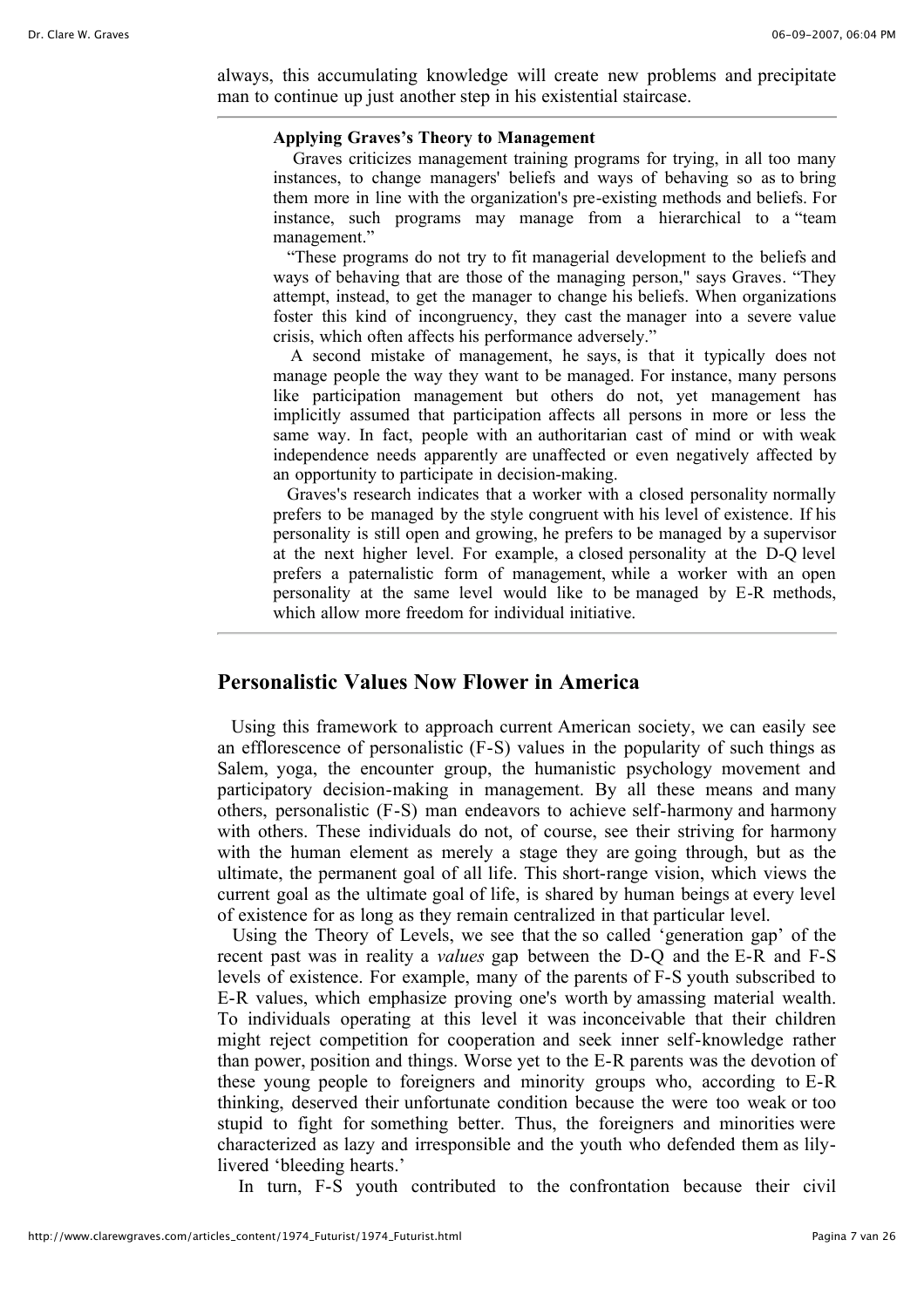disobedience and passive resistance offended their parents more than outright violence ever could have. These young people not only challenged Might (and therefore Right), but offered no new Might and Right to replace that which they mocked. Consequently, they were rightly (to the E-R mentality) called anarchists, and it was widely said that such permissiveness was wrecking the values which made America great. Of course, our hindsight now tells us that America was not, in fact, "wrecked," and today one can see a great many of the E-R parents who protested against anarchy getting in touch with themselves at Esalen and advocating theories of participative management.

 Another outgrowth of the transition of our society from E-R to F-S values was the de-emphasis of technology. Technology was the principal means by which E-R man conquered the world. He did not, like his ancestor C-P man, use force alone, but rather he attempted to understand the natural laws in order to conquer men and nature. Because of the close historical association of technology with E-R values, the emerging F-S consciousness could not help but view technology as a weapon of conquest. Thus, along with rejecting conquest, F-S man rejected technology and in its place set up its exact opposite: Nature. In other words, the exploration of inner man and a return to nature (including all manner of idealized natural foods) replaced the exploitation of nature and other human beings in a quest for material wealth.

The idea of a future suffered a similar fate. American E-R man was always insistent that he had a great future, a 'manifest destiny' somehow enhanced by never having lost a war. Therefore, F-S man, in his rebellion, was forced to throw the future into the same garbage heap as technology, erecting in its place 'the here and now.'

 Picture, if you will, F-S man seated in a yoga position, contemplating his inner self. He has completed the last theme of the subsistence movement of existence. There are no new deficiency motivations to rouse him from his meditations. In fact, he might well go on to contemplating his navel to the day of his death, if he only had some suitable arrangement to care for his daily needs. And it is quite possible for a few F-S individuals to live this way. But what happens when the majority of a population begins to arrive at the F-S level of existence? Who is left to care for their daily needs? Who is left to look after the elaborate technology which assures their survival? If we return to F-S man seated in his yoga position, we see that what finally disturbs him is the roof falling in on his head.

 This roof can be called the T problems, the ecological crisis, the energy crisis, the population crisis, limits to growth, or any other such thing which is enough of a disturbance to awaken F-S man. Naturally enough, his first reaction will be that evil technology is taking over and that all the good feeling and greenery which made the Earth great is in the process of being wrecked forever. (We remember that attitude from the days when his father, E-R man, had much the same erroneous notion.) F-S man is correct in the sense that his entire way of life, his level of existence, is indeed breaking down: It *must* break down in order to free energy for the jump into the G-T state, the first level of being. This is where the leading edge of man is today.

#### **Human Progress Can Be Arrested**

 At this point it might be good to take a closer look at what happens when man changes levels of existence. The process itself is similar to some very basic phenomena in quantum mechanics and brain physiology, suggesting that it may in fact derive from the same laws of hierarchical organization. Basically, man must solve certain hierarchically ordered existential problems which are crucial to him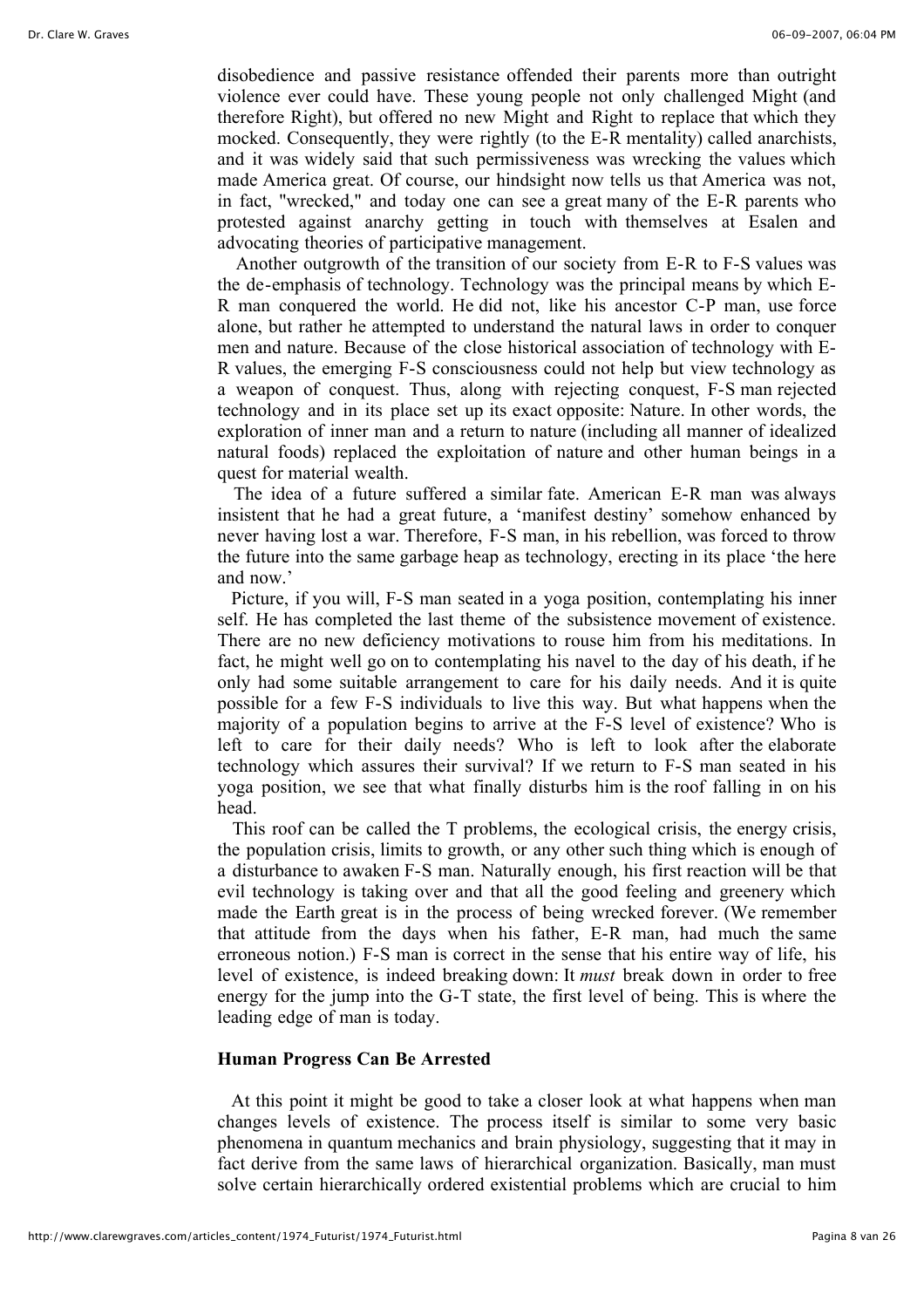in his existence. The solution of his current problem frees energy in his system and creates in turn new existential problems. (For instance, both the self-centering and other-awareness of the F-S state are necessary if the G-T problems of how life can survive are to be posted.) When new problems arise, higher order dynamic neurological systems are biochemically activated to solve them.

# **Levels of Existence**

*First Subsistence Level (A-N):* Man at this level is motivated only by imperative periodic physiological needs. He seeks to stabilize his individual body functions. This level of existence is perfectly adequate to preserve the species, but it is seldom seen today except in rare instances, as in the Tasaday tribe, or in pathological cases.

*Second Subsistence Level (B-O):* At this level, man seeks social (tribal) stability. He strongly defends a life he does not understand. He believes that his tribal ways are inherent in the nature of things, and resolutely holds to them. He lives by totems and taboos.

*Third Subsistence Level (C-P):* Raw, self-assertive individualism comes to the fore at this level, and the term 'Machiavellian' may be used. This is the level where "might makes right" thinking prevails. There is an aggressive expression of man's lusts, openly and unabashedly by the 'haves,' more covertly and deviously by the 'have nots.' Anyone dealing with the C-P type must resort to the threat of sheer naked force to get him to do anything.

*Fourth Subsistence Level (D-Q):* At this level, man perceives that living in this world does not bring ultimate pleasure, and also sees that rules are prescribed for each class of people. Obedience to these rules is the price that one must pay for more lasting life. D-Q people generally subscribe to some dogmatic system, typically a religion. These are the people who believe in 'living by the Ten Commandments,' obeying the letter of the law, etc. They work best within a rigid set of rules, such as army regulations.

*Fifth Subsistence Level (E-R):* People at the E-R level want to attain mastery of the world by learning its secrets rather than through brute force (as at the C-P level). They believe that the man who comes out on top in life fully deserves his good fortune, and those who fail are ordained to submit to the chosen few. E-R people tend to be somewhat dogmatic, but they are pragmatic, too, and when they find something that works better they'll change their beliefs.

*Sixth Subsistence Level (F-S):* Relating self to other human selves and to his inner self is central to man at the F-S level. Unlike the E-R people, F-S man cares less for material gain or power than he does for being liked by other people. He's ready to go along with whatever everyone else thinks is best. He likes being in groups; the danger is that he gets so wrapped up in group decision-making that little work gets done.

*First Being Level (G-T):* The first *being* level is tremendously different from the earlier subsistence levels, says Graves. Here as man, in his never-ending spiral, turns to focus once again on the external world and his use of power in relation to it, the compulsiveness and anxiousness of the subsistence ways of being are gone. Here man has a basic confidence that he, through a burgeoning intellect freed of the constriction of lower level anxieties, can put the world back together again. If not today, then tomorrow. Here he becomes truly a cooperative individual and ceases being a competitive one. Here he truly sees our interdependence with all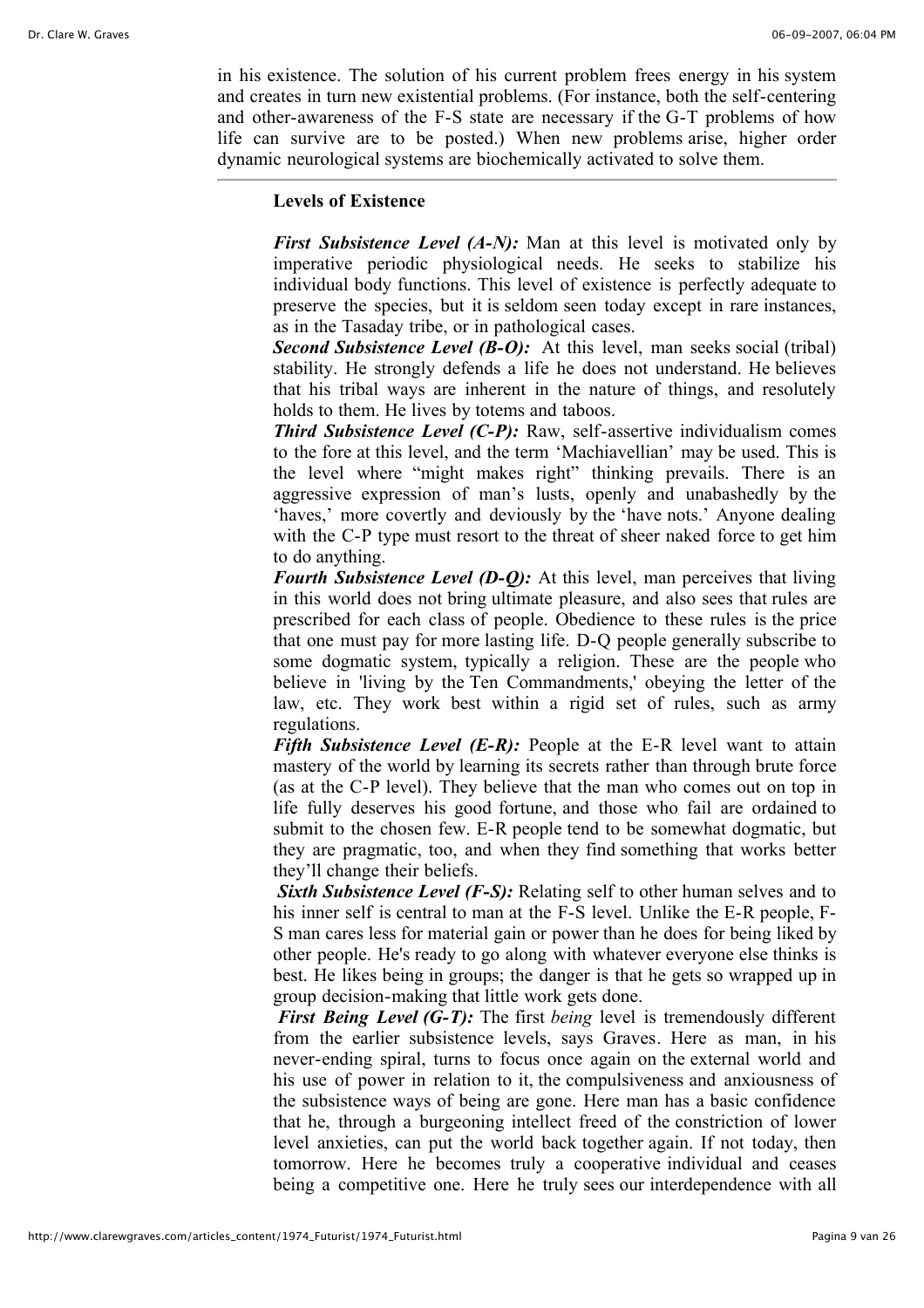things of this universe. And here he uses the knowledge garnered through his first-ladder trek in efforts to put his world together again, systemically. *Second Being Level (H-U):* People operating in an H-U fashion have been rare in Graves's studies. Almost all of Graves's subjects who so behaved have been in their late fifties and beyond. What typifies them is a 'peculiar' paradoxical exploration of their inner world. They treat it as a new toy with which to play. But even though playing with it, they are fully aware that they will never know what their inner selves are all about. Graves says this idea is best illustrated by a poem of D. H. Lawrence, "Terra Incognita."

 Will man inevitably progress, both as an individual and as a species, to higher levels of existence? Or can he become fixed at some level, even regress? The answer is that man can indeed become fixed at one level, and he can regress. A frightening example of cultural regression to the most primitive level of existence is that of the Ik tribe of Uganda which, after losing its lands, degenerated past any recognizable sign of humanity. (See anthropologist Colin Turnbull's book, *The Mountain People.*) Many tribes of American Indians at the end of the last century shared a like fate. Despite this, we must remember that the tendency for man to grow to higher states is always present, and may be likened to the force that enables a tree to crack boulders so that each year it can add another ring to its heartwood. Like the tree, man is most often stunted in his growth by external circumstance: poverty, helplessness, social disapproval and the like. Often, the full expression of the level of existence at which man finds himself is simply not possible. Few people, for instance, have the opportunity of fully indulging their E-R values by attempting to conquer man and nature. Consequently, man often is halted at this level and develops the 'lust for power' which is so frequently believed to be universal in man.

 Man, the species, must fully realize each level of existence if he is to rise to the next higher level, because only by pursuing his values to their limits can he recognize the higher-order existential problem that these particular values do not apply to. E-R man had to become powerful over nature in order to see that beyond the problem of power was the problem of knowing the inner self: the F-S level. He could not very well coerce or manipulate his neighbor into knowing himself. Therefore, his useless E-R values inevitably began to disintegrate as a way of life. Thus it seems that a moral 'breakdown' regularly accompanies the transition from one level of existence to another. Man drops his current way of perceiving and behaving, and searches his cast-off levels for a way of behaving that will solve his new problem. In his frustration, E-R man may protest that he sacrificed for what he got (D-Q level) or make an appeal to law and order (C-P level) to end the demonstrations against him. All this will be to no avail because, naturally, no lower level behavior will solve his new higher-order problem. E-R man will be forced to take the first steps towards a new way of perceiving and behaving: the F-S system. With his first step he becomes F-S man, both because he is now understanding and respectful of the inner self of others rather than being powerful and manipulation, but because the greater part of his energy is now devoted to the problem of how to achieve community through personal and interpersonal experiencing.

 We can therefore see that our time at each level of existence is divided between an embryonic period of identifying the values needed to solve the new existential problem, a period of implementing the values toward the solution of the problem, and a period of values breakdown following the successful solving of the problem. It is this final phase of break-down which causes such periodic dismay I society, but dissolution is necessary so that man can be free to recognize new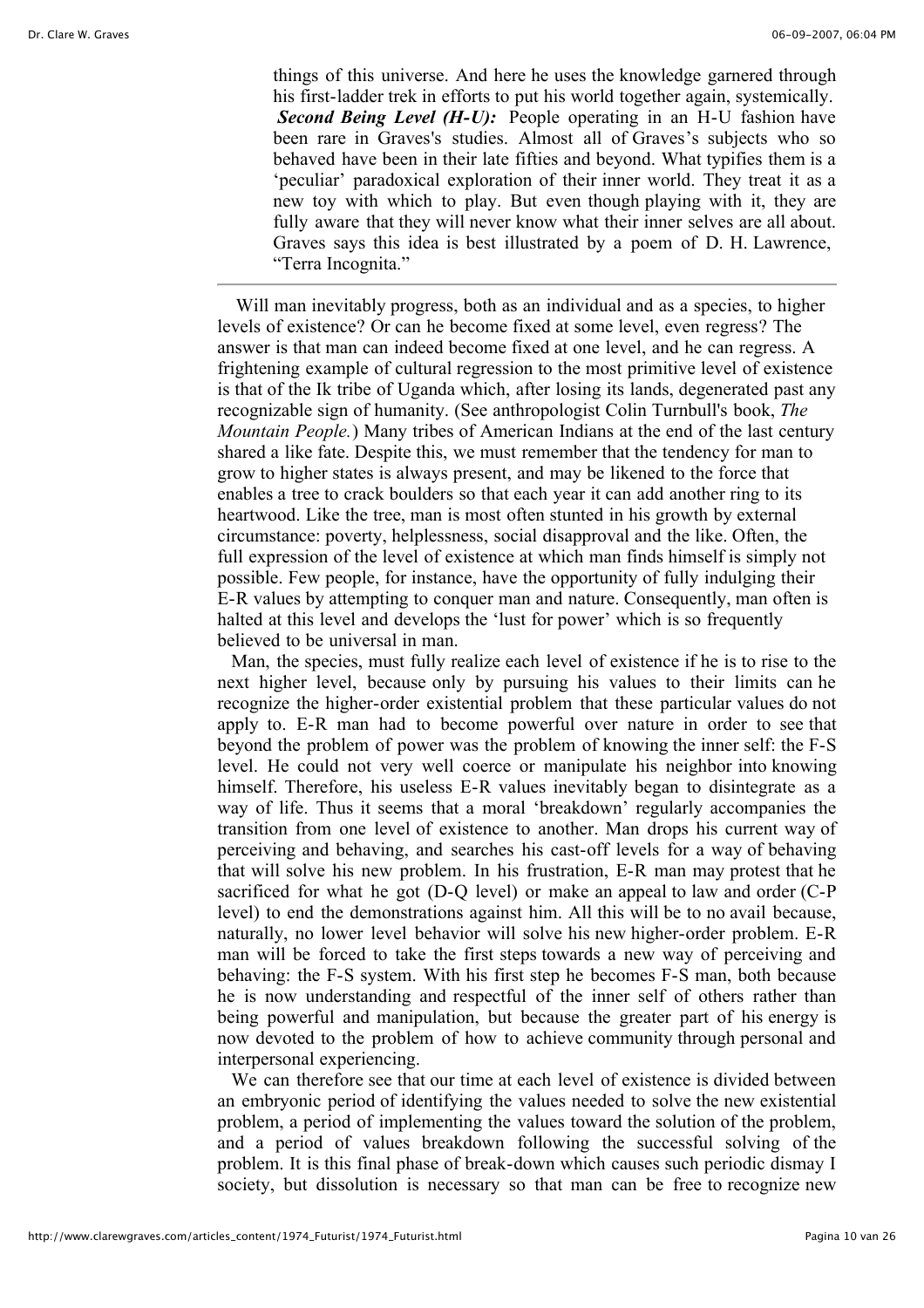existential problems. There is, in addition, an *appearance* of breakdown which results from the realization of the new values themselves, because these new values are so often the exact antithesis of the old. In that sense, the new values do represent the ultimate breakdown of the current basis of society, or of the individual's way of life.

 Finally, there is a singular empirical fact associated with man's transitions from one level of existence to another. As our species moves up each step on each ladder of existence, it spends less and less time at each new level. It took literally millions of years for our ancestors to become tribalistic B-O man, while in the technologically advanced nations today man is moving from the E-R level through F-S to G-T in a scant twenty years. There is every reason to expect we will remain for a long time at the G-T level, then a shorter time at the H-U and other second ladder levels. At the G-T level, man will begin the task of subsistence again but in a new and higher order form (the survival of the human race), assuming, of course, that no external circumstances, such as a major war or other catastrophe, intervene to arrest our growth.

# **Man Now Faces Most Difficult Transition**

 The present moment finds our society attempting to negotiate the most difficult, but at the same time the most exciting, transition the human race has faced to date. It is not merely a transition to a new level of existence but the start of a new 'movement' in the symphony of human history. The future offers us, basically, three possibilities: (1) Most gruesome is the chance that we might fail to stabilize our world and, through successive catastrophes regress as far back as the Ik tribe has. (2) Only slightly less frightening is the vision of fixation in the D-Q/E-R/F-S societal complex. This might resemble George Orwell's *1984* with its tyrannic, manipulative government glossed over by a veneer of humanitarian sounding doublethink and moralistic rationalizations, and is a very real possibility in the next decade. (3) The last possibility is that we could emerge into the G-T level and proceed toward stabilizing our world so that all life can continue.

 If we succeed in the last alternative, we will find ourselves in a very different world from what we know now and we will find ourselves thinking in a very different way. For one thing, we will no longer be living in a world of unbridled self-expression and self-indulgence or in a world of reverence for the individual, but in one whose rule is: Express self, but only so that all life can continue. It may well be a world which, in comparison to this one, is rather restrictive and authoritarian, but this will not be the authority of forcibly taken, God-given or self-serving power; rather it will be the authority of knowledge and necessity. The purpose of G-T man will be to bring the earth back to equilibrium so that life upon it can survive, and this involves learning to act within the limits inherent in the balance of life. We may find such vital human concerns as food and procreation falling under strict regulation, while in other respects society will be free not only from any form of compulsion but also from prejudice and bigotry. Almost certainly it will be a society in which renewable resources play a far greater role than they do today: wood, wind and tide may be used for energy; cotton and wool for clothing, and possibly even bicycles and horses for short trips. Yet while more naturalistic than the world we know today, at the same time the G-T world will be unimaginably more advanced technologically; for unlike F-S man, G-T man will have no fear of technology and will understand its consequences. He will truly know when to use it and when not to use it, rather than being bent on using it whenever possible as E-R man has done.

 The psychological keynote of a society organized according the G-T thinking will be freedom from inner compulsiveness and rigidifying anxiety. G-T man,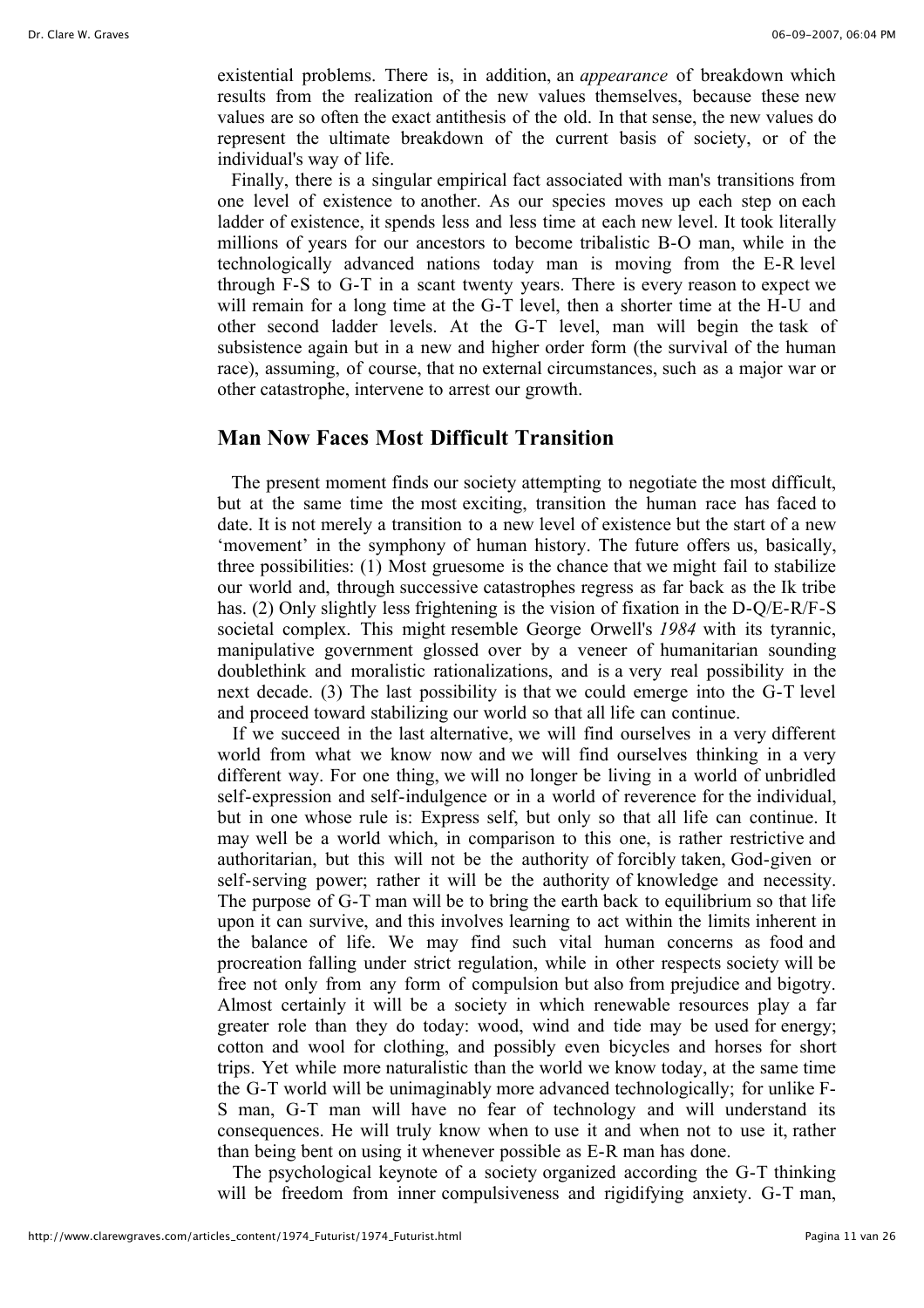who exists today in ever increasing numbers, does not fear death, nor God, nor his fellow man. Magic and superstition hold no sway over him. He is not mystically minded, though he lives in the most mysterious of 'mystic' universes. The G-T individual lives in a world of paradoxes. He knows that his personal life is absolutely unimportant, but because it is part of life there is nothing more important in the world. G-T man enjoys a good meal or good company when it is there, but doesn't not miss it when it is not. He requires little, compared to his E-R ancestor, and gets more pleasure from simple things than F-S man thinks he (F-S man) gets. G-T man knows how to get what is necessary to his existence and doesn't not want to waste time getting what is superfluous. More than E-R man before him, he knows what power is, not to create and use it, but he also knows how limited is its usefulness. That which alone commands his unswerving loyalty, and in whose cause he is *ruthless,* is the continuance of life on this earth.

 The G-T way of life will be so different from any that we have known up to now that its substance is very difficult to transmit. Possibly the following will help: G-T man will explode at what he does not like, but he will not be worked up or angry about it. He will get satisfaction out of doing well but will get no satisfaction from praise for having done so. Praise is anathema to him. He is egoless, but terribly concerned with the rightness of his own existence. He is detached from and unaffected by social realities, but has a very clear sense of their existence. In living his life he constantly takes into account his personal qualities, his social situation, his body, and his power, but they are of no great concern to him. They are not terribly important to him unless they are terribly important to you. He fights for himself but is not defensive. He has no anxiety or irrational doubt but he does feel fear; he seeks to do better, but is not ambitious. He will strive to achieve- but through submission, not domination. He enjoys the best of life, of sex, of friends, and comfort that is provided, but he is not dependent on them.

 Because of this different way of thinking, human institutions at the G-T level would become very different from what we have today. For instance, those processes and institutions which today are centralized would likely become decentralized, while those which are decentralized might become centralized. Since G-T man performs only necessary work and then only in the way in which he sees fit, there is bound to be drastic change not only in the structure of work but also in the amount of work done, the location in time and space of the work, and the reasons for which it is carried out. As an industrial psychologist, I have already noted a dramatic rise in the number of G-T individuals occupying positions which make them heirs to corporate power. When their time comes, business will shift toward a G-T outlook.

Our institutions of learning will undergo a similar transformation. Today we endeavor to teach children to be what they are not. That is, we prevent them from reaching higher into the existential hierarchy by preventing them from acting out the levels of existence on which they are actually living. Education in a G-T society would encourage all individuals to express their values as fully as possible, thus freeing the natural growth process from artificial constraints. There would be no poverty and wealth in such a society, but this circumstance would not result from altruism or political conviction, but rather from G-T man's conviction that equal access to a high-quality life is essential for everyone. Though he recognizes that all men are not equal, inequality in the necessities of life is to him an unnatural travesty on all life. The G-T individual who had more than enough would not take pity on the poor nor would he envy a person who had more, but he would simply be very uncomfortable until both had a *necessary* amount.

If this thinking seems strange, we must remember that a description of today's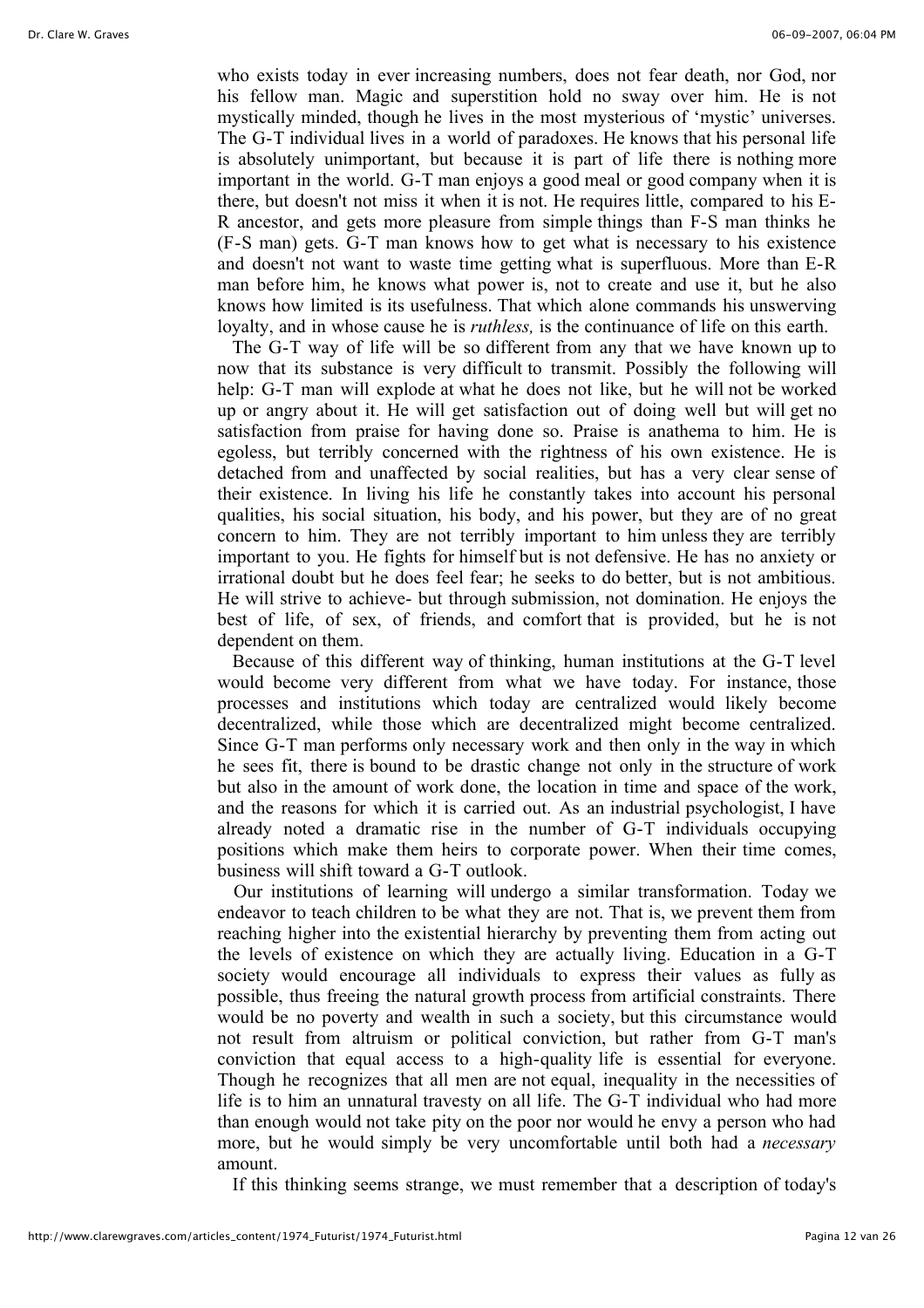F-S humanity, typified by the Esalen Institute, System Y Management, etc., would have seemed equally perverse and bizarre to those who were E-R men twenty years ago. Those of us who survive long enough to live in a society ordered by the G-T way of thinking, if such comes about, will it perfectly natural.

 But let us not be misled at this point. This theory says the future can never be completely predicted because it allows only for the prediction of the general and not the particular. I could no more predict specific features than a pre-radium chemist could have predicted from the atomic table of elements, that radium would be radioactive. According to my studies, it would be exceedingly presumptuous of the human race at this primitive state of its development, approaching only the first step of the second ladder of existence, to imagine that the future could be predicted in precise detail. I say this because my studies indicate that something unique and unpredictable, something beyond the general form of the next system, has always emerged to characterize each new level.

From the standpoint of values, the future will be a reversal of the present. Technologically, the future will be a quantitative extension, but values and beliefs will represent a reversal, though in a higher order form. We appear to be headed for a higher order reversal of those values and beliefs we have held most dear and in our institutional ways of living. A few things we might expect when man's life is ordered by G-T thinking are:

- 1) Quality, not quantity, will become the measure of worth.
- 2) Reduction of use will be valued; growth will be devalued.
- 3) Freedom to operate in one's own self-interest will be replicated by the responsibility to operate in the interest of others.
- 4) The measure of educational success will not be quantity of learning but whether the education leads to movement up the existential staircase. Business and other organizations will be judged in the same way.
- 5) The boss will be the expediter of subordinates' desires rather than the director of their activities.
- 6) The political systems which let anyone run for office will be replaced by systems that require candidates to meet certain requirements for office.
- 7) A leisure ethic will replace the work ethic as the primary means of valuing a person. A man will be revered more for his ability to contribute in his non-earning time than in his earning time.
- 8) Work will be increased for the young and reduced for the older, while education is increased for the older and reduced for the younger.
- 9) Actions that promote interdependent existence will be valued more than those that promote the sanctity of the individual.
- 10) Unity with nature will replace unity with God.

 Other values can be deduced in this manner: Take anything man has strongly valued in the first ladder of existence, reverse it, put it in higher order form and you have the key to what this theory says. Study the Tasaday tribe of the Philippines, put their values and their ways into a technologically complex world and you have the immediate future of a G-T world. Then follow this new form of the A-N state of existence (the H-U form) and so on, and you can develop a general picture of the remote future of man.

# **How Human Values Change**

 Clare Graves's Theory of the Levels of Human Existence offers a framework for understanding some of the wide variation in human values. Here is a brief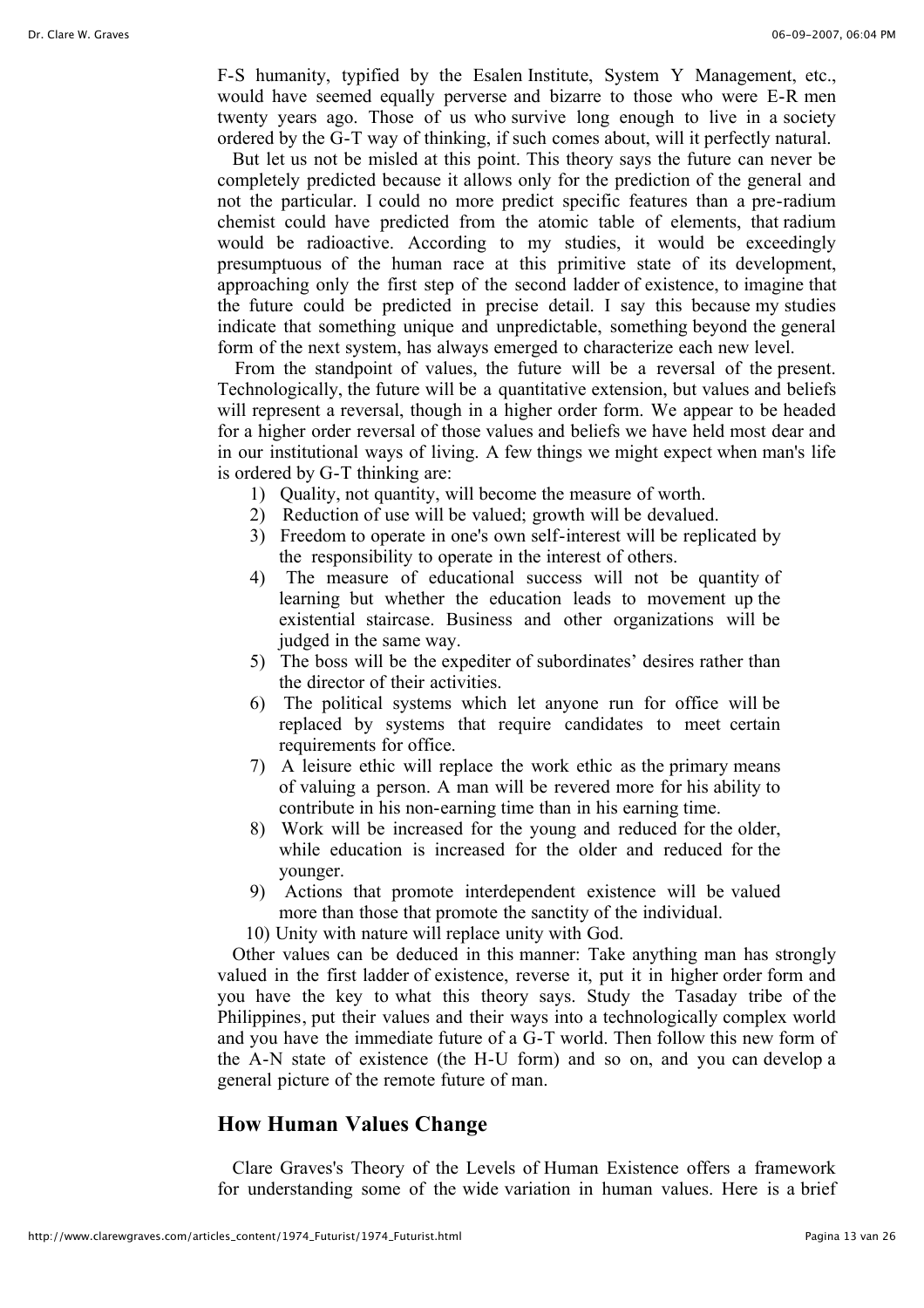description of how a person's values may change as he moves from one level of existence to another.

## **Reactive Values (A-N level)**

No awareness of himself as a separate and distinct being: values are purely reactive in character. Whatever reduces pain or tension is what is good. A man at this level does not judge or believe. He simply reacts to his environment in a way to insure his individual survival.

 No man will ever be without some reactive values, because he is always a physiological organism. Depending on the current conditions of his existence, reactive values may dominate his existence or they may be subordinated within emerging higher level value systems.

## **Traditionalistic Values (B-O level)**

 The prime end value at this level is safety and the prime means is tradition. Man at this level becomes social, in the sense of being dominated by the traditions of his tribe. Things are valued because man's elders and ancestors seem to have learned what fosters man's existence and what threatens his well-being. Thus the theme for existence at this level is 'one shall live according to the ways of one's elders.' The individual follows a magical, superstitious, ritualistic way of life. Higher level men may consider these values mysterious, peculiar, and inexplicable way of life, but they do order man's B-O state of existence.

Eventually, however, the time comes when these values fail energetic youth, who have not experienced the problems of their elders, or when other ways of life challenge the values of the tribe. Thus boredom or challenge may lead man to attack the values of his first 'establishment' and thus lead him on to the next level of existence.

## **Exploitive Values (C-P level)**

 At this level, man recognizes that he is a separate and distinct being and therefore no longer seeks merely for tensional relief or the continuance of his tribe's established way of life. He now feels the need to foster his own individual survival, a need which cannot dominate him until he becomes conscious of himself (as happens at this level). He now seeks a form of existence which he can control for his personal survival. He proceeds to explore his world and begins to manipulate it intentionally rather than merely passively accept it.

 As he manipulates his world, he egocentrically interprets the reward or punishment feedback as good or bad for himself, which is his major consideration. He perceives that many people try but few succeed and, as a result, he comes to believe that the heroic deed is the means to his survival. He values heroism as the means and the epic hero becomes his most revered figure. To the hero or victor belong the spoils and the right to exercise greed, avarice, envy, and pride, for he has shown through his deeds that he is worthy of survival. Might is right, and those who lose have a right only to the scraps that a hero may toss their way. The power ethic prevails.

 At the C-P level, man values the ruthless use of power, unconscionably daring deeds, impulsive action, volatile emotion, the greatest of risk. Conquest in any form is valued, and war is the epitome of heroic effort that leads to Valhalla.

 For all its negative aspects, the C-P value system is a giant step forward. Pursuing power, some men do succeed in taming the mighty river, or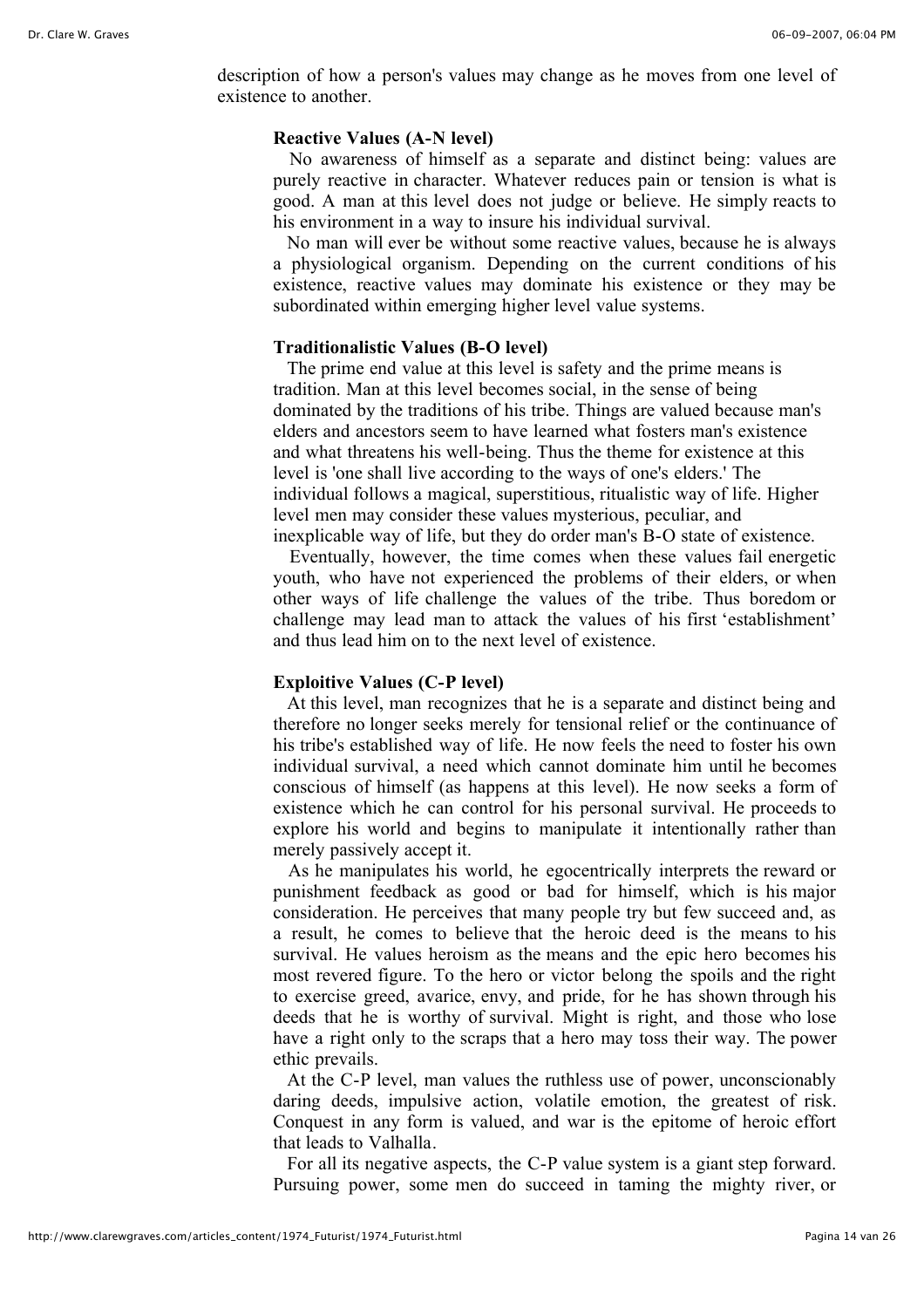building a city or doing other things that improve the personal lot of some and indirectly help others.

But the C-P way of life and its value system create a new existential problem: The winners (heroes) must eventually die and their admirers wonder why, and why they themselves are doomed to a miserable existence. Both winners and losers seek a reason for their inexplicable fates.

Egocentric values break down as the 'haves' ask, "why was I born? Why can't I go on living?" and the 'have nots' wonder, "Why can't I find some success in life?" Eventually, they conclude that life's problems are a sign indicating that if one finds the 'right' form of existence, there will be pleasure everlasting. Man now comes to believe that the life is part of an ordered plan, in which it is meant that some shall have more and some shall have less and all shall suffer and die.

And the answer comes: Life is a test of whether one is worthy of salvation. Thus one emerges at the next level.

#### **Sacrificial Values (D-Q level)**

In his new existential state, man's theme for existence is "one shall sacrifice earthly desires now in order to come to everlasting peace later." This theme gives rise to the sacrificial value system. Man focuses his earthly existence on the means to salvation, sacrifice of desire in the here and now.

 At this level, man does not propitiate the spirits for removal of threat to his immediate existence; rather he is on a quest for ever-lasting peace, Nirvana or Heaven. Typical means values are denial, deference, piety, modesty, self-sacrifice, and harsh self-discipline.

 At this level, man accepts his position and his role in life. Inequality is a fact of life. The task of living is to strive for perfection in his assigned role, regardless of how high or low his assigned station. He believes that salvation will come to the man who lives by the rules of life prescribed for him. What one wants or desires is not important; what is important is that he discipline himself to the prescription of his world. He who sacrifices best in the way authority prescribes is most revered. The leader values the life that enables him, if necessary, to sacrifice himself in the protection of the followers. Those who follow value sacrificing in support of the leader.

 Life at the D-Q level is a serious business: only institutionalized pleasure is permitted. Rules are black and white, and only the authority that he accepts (for instance, his church or political party) is proper in its definition of virtue and sin. The D-Q systems has much in common with the B-O system, but now it is man's ultimate authority that sets the rules for life instead of his elders.

 Graves says that of all value systems, the D-Q level system is one of the most confusing, because D-Q values often are so diametrically opposed that they seem to be different value systems. For instance, the Moslems and Hindus, often enemies, share the same thematic value system within this point of view. The holy wars of the crusades stemmed from the same value system as the non-violence of Gandhi and Martin Luther King. The systems are basically similar because they emphasize sacrifice now to achieve a better situation later. Doctrinaire Catholicism and atheistic communism are, within this point of view, only polar opposite schema varying from the same central sacrificial theme.

 Eventually some people question the price of sacrificial values and the price of saintly existence. They wonder why they can't have some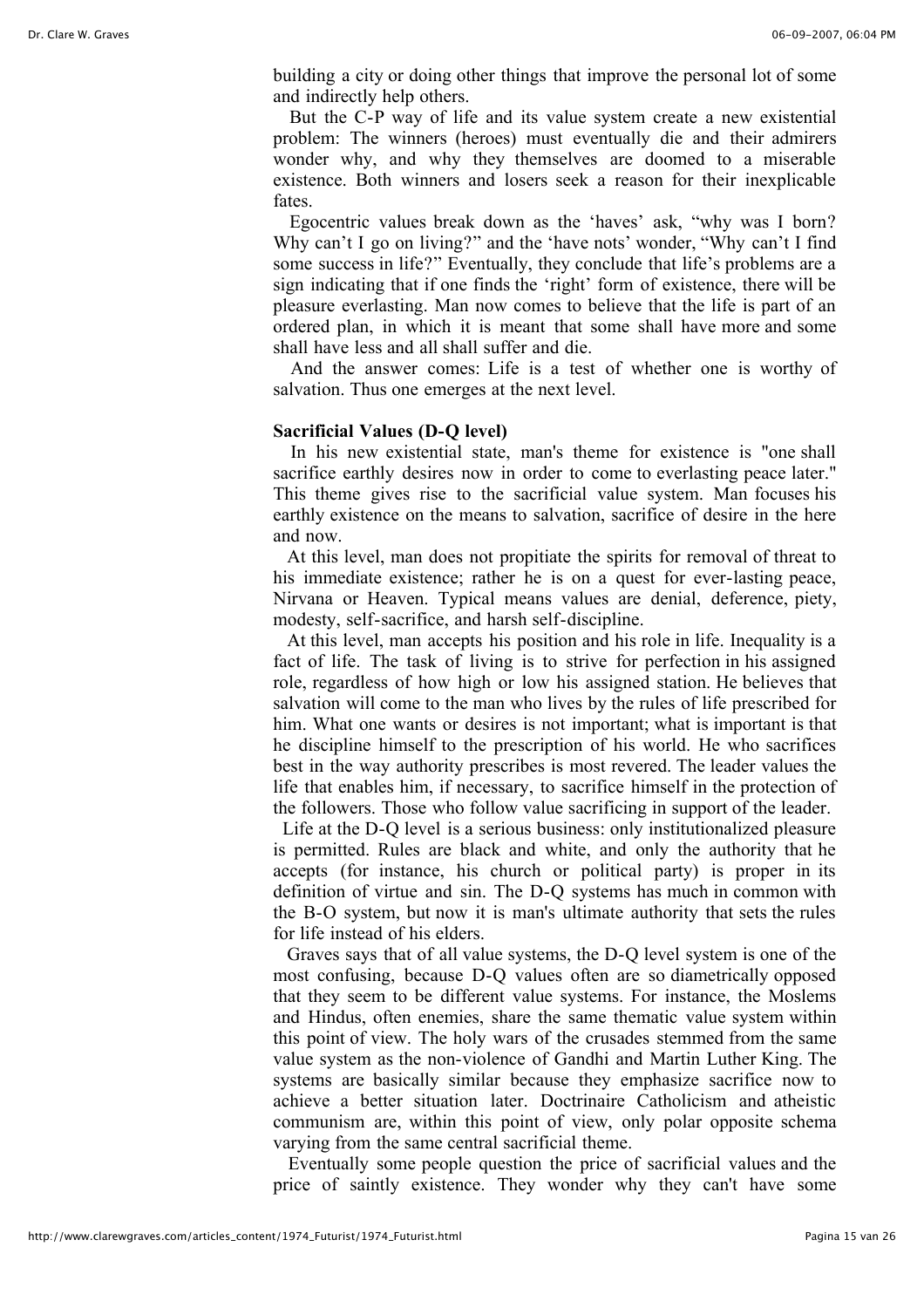enjoyment in this life. But man cannot move on until he perceives his next set of problems, problems that arise from the fact that he cannot have enjoyment in this life so long as he is at the mercy of an unknown world, the servant of the universe rather than its master. As he perceives this, man begins again to try to adjust his environment to the self and begins the tortuous climb to the E-R level. As the E-R values begin to emerge, D-Q man views them as the ultimate sign of man's depravity; the new independence of E-R man is exhilarating to people caught up in the new values, but impious to those holding the earlier D-Q values.

## **Materialistic Values (E-R level)**

Perceiving that his life is limited by his lack of control over his environment, E-R man seeks greater independence. He is the rationalistic man who 'objectively' explores the world. His theme for existence is "express self in a way that rationality says is good for me now, but carefully, calculatedly so as not to bring down the wrath of others upon me"

 The end value of E-R man is materialism; the means value is rational, objectivistic positivism, that is, scientism. "This pragmatic, scientific utilitarianism is the dominant mode of existence in the United States today," says Graves .

The values deriving naturally from the E-R theme are the values of accomplishing and getting, having and possessing. The E-R man personally seeks control over the physical universe so as to provide for his material wants. He values equality of opportunity and a mechanistic, measuring, quantitative approach to problems, including man. He also values gamesmanship, competition, the entrepreneurial attitude, efficiency, work simplification, the calculated risk.

E-R values help create wealth and techniques, and lead to knowledge which improves the human condition, but once they seem to have solved the problems of human's earthly existence, they create a new existential problem for him. He has not yet learned how to live with his abundance, nor how to live when there are other men who still must live in want. Now man has a new problem and must seek a new way of life and a new value system.

 On the surface, his life seems relatively assured, but his subjectivity is gnawing inside him. He feels increasingly a need to belong, to affiliate himself rather than 'go-it-alone.' And so a new theme comes into his existence: "Sacrifice some now so that others can have too."

# **Personalistic'Values (F-S level)**

 As in the B-O and D-Q states, the new F-S man values authority; but it is not the authority of his elders' wishes (as at the B-O level) or of the all powerful authority (D-Q level), but rather the authority of his contemporaries.

 It is the peer group that determines the means by which the end valued 'community with other people he values' is to be obtained.

 On the surface, personalistic values appear shallow and fickle in contrast to values at other levels because the surface aspect of them shifts as the 'valued-other' changes his preferences. But the central core of this system is a very solid process, Graves says. F-S man is seeking to be with and within the feelings of his valued-other. He prizes interpersonal penetration, communication, committeeism, majority rule, persuasion rather than force, softness rather than cold rationality, sensitivity rather than objectivity,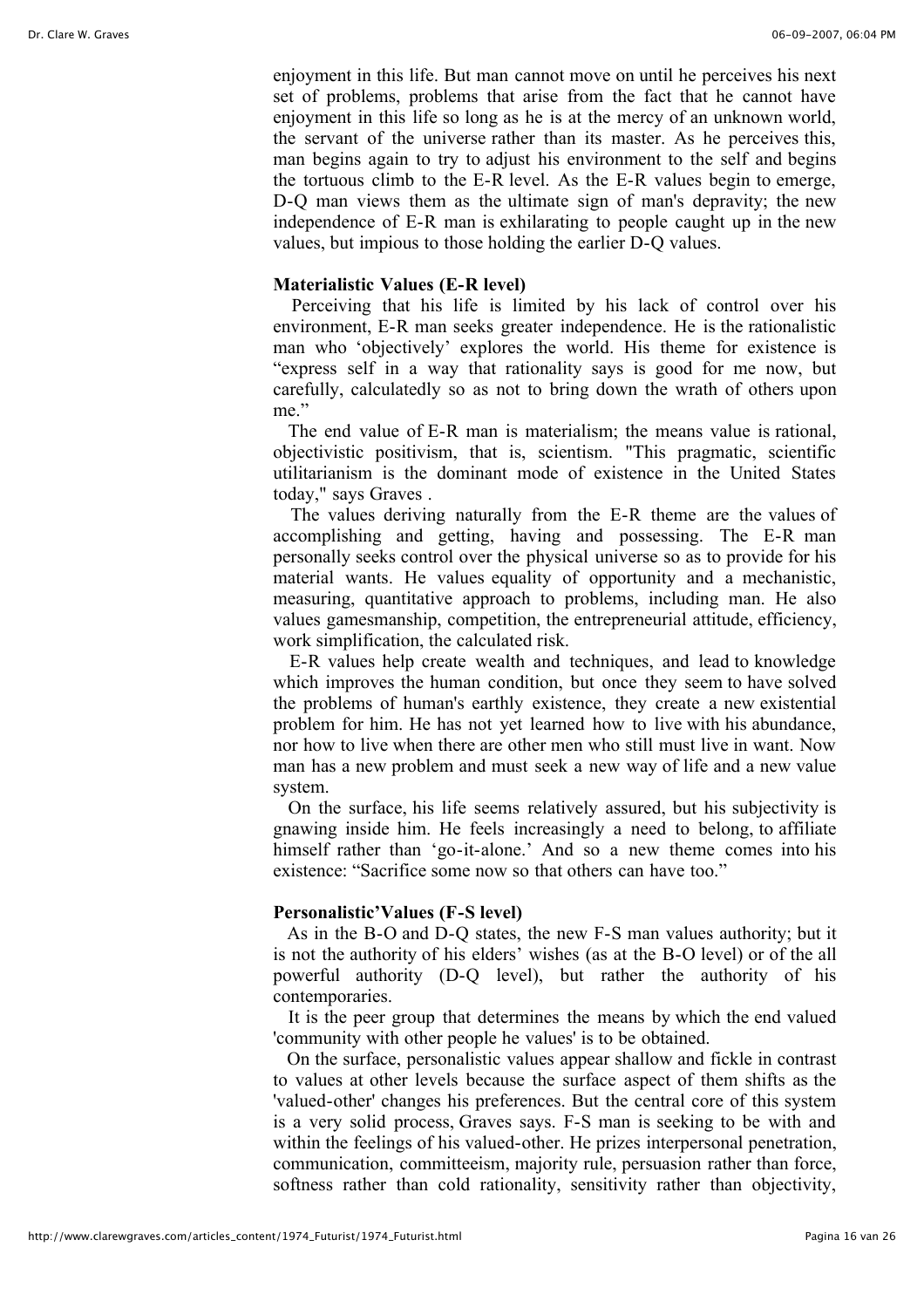taste rather than wealth, personality more than things. The feelings of his fellow man rather than the hidden secrets of the physical universe draw the attention of F-S man. He values 'getting along with' more than 'getting ahead.' Consumer good will take precedence over free enterprise; cooperation is preferred to competition; social approval is valued more than individual fame.

## **Existential Values (G-T level)**

When man finally is able to see himself and the world about him with clear cognition, he finds a picture that is far from pleasant. Visible in unmistakable clarity and devastating detail is man's failure to be what he might be and his misuse of his world. This revelation causes him to leap out in search of a way of life and system of values which will enable him to be more than a parasite leeching upon the world and all its being. He seeks a foundation for self-respect which will have a firm base in existential reality. He creates this firm basis through his G-T value system, a value system truly rooted in knowledge and cosmic reality and not in the delusions caused by animal-like needs.

 Today, says Graves, G-T man is developing the future modes of life and values for mankind." For G-T man, the ethic is: "Recognize, truly notice what life is and you shall know how to behave." The proper way to behave is the way that comes from working within existential reality. If it is realistic to be happy, then it is good to be happy. If the situation calls for authoritarianism, then it is proper to be authoritarian and if the situation calls for democracy, it is proper to be democratic. Behavior is right and proper if it is based on today's best possible evidence; no shame should be felt by him who behaves within such limits and fails. This ethic prescribes that what was right yesterday may not be seen as right tomorrow.

 The G-T state develops when man has resolved the basic human fears. With this, a marked change in his conception of existence occurs. He now turns his attention to the truly salient aspects of life and sees that the most serious problem of existence to date is how the human species can survive.

At this level the new thema for existence is: "Express self so that all others, all beings, can continue to exist." His values now are of a different order from those at previous levels: they arise not from selfish interest but from the recognition of the magnificence of existence and a desire to see that it shall continue to be.

# **What Is Needed to Rise to a Higher Level of Existence**

 Graves says the following conditions are necessary for the emergence of higher level neurological direction of behavior:

1. Potential in the brain. The necessary higher level structures must be there.

2. Resolution of the existential problems with which an individual is faced at the earlier level of his being. This resolution releases psychic energy for an advance, and creates new problems which must be solved. "Much evidence supports the position that man is indeed intelligent enough to put first things first," says Graves. He sees to it, as the late psychologist Abraham Maslow said so long ago, that imperative periodic physiological needs are prepotent over those physiological needs of lesser importance. The latter, in turn, are prepotent over the lowest level psychological needs.

But having the potential and solving the existential problems at a given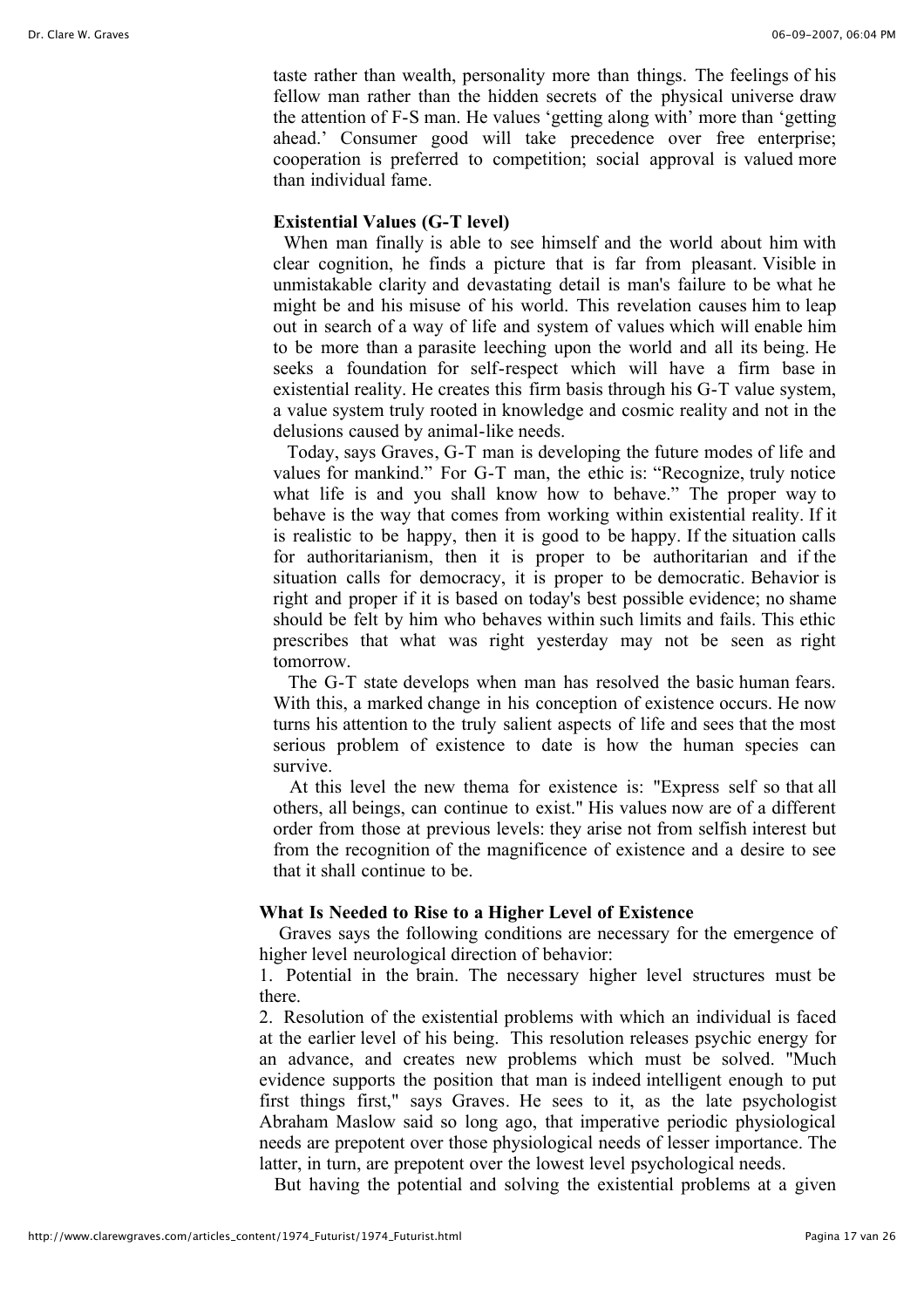level are not in themselves sufficient to cause the next higher level system to emerge, says Graves, who believes Maslow was wrong in this respect.

3. Dissonance: A breakdown in the solution of current existential problems must occur. Here, Graves says his data indicate that psychological growth does not arise from the simple satisfaction of lower level needs and the solution of lower-level existential problems. "None of my subjects made the jump to a higher level without a period of crisis and regression before the higher level system emerged," says Graves.

 Dissonance precipitates a crisis, but it does not trigger the emergence of the higher level system. What triggers it are the biochemical changes which ensue during a regressive search through past ways of behaving for an old way that can re-establish the previous apparent solution to the existential problems. This regressive search is doomed to end in arrestment, regression or growth, because the old 'solutions' to former existential problems do not apply to this new problem any better than did the way of life whose inadequacy triggered the regressive search in the first place.

4. Insight. That stops the regressive search and puts man in position to experience the need for the emergence of the next system is insight. He must come by an insight which enables him to solve his *new* problem. But even insight is not sufficient to produce the leap to the next level.

5. Overcoming barriers. When any insight is achieved, there are other people around the individual and few of them may share the new insights. Thus the barriers, one's family, friends, or the Establishment and its way of thinking, must be overcome or ignored if the insight is to begin to propel the great psychological jump.

6. Consolidation factor. The sixth necessary condition is the consolidation factor, which comes into play when the individual actually begins to practice and affirm his new way of behaving. This is the last factor in the change process, the final step in the emergence of the next and higher level neurological system. Here the details of implementing the insights into a new working way of being are accomplished.

# **Classifying Nations by the Graves Theory**

 Nations, as well as individuals, can be categorized according to their level of existence. Graves says that Russia changed from the D-Q level to the E-R level when it went from Stalin to Kruschev. Now it may be reaching the F-S level under Kosygin. In international negotiations, Stalin was rigid; Kruschev responded to hard bargaining; Kosygin may try harder to get along with everybody as he and his associates move toward the F-S level.

 F-S man may return to the religiousness which E-R man has tended to leave behind, but he does not value religion in the same way as D-Q man did. Religious ritual and dogma are not important to F-S man; what is important is the spiritual attitude, the tender touch.

The ascendance of F-S values shocks the materialistic establishment, which views them as signs of regrettable weakness and as a surrender of self for social approval. According to Graves's theory, however, man has subordinated his selfinterest for the time being only; self-interest will return again in a new and higher form, the G-T form of existence.

 This next level develops from the resolution of his animalistic problems. He has learned and developed values which would assure physiological satisfaction, provide for the continuance of a way of life, assure him that he would survive whether others did or not, assure him of a future salvation, bring him earthly satisfaction here and now, and enable him to be accepted and liked by others.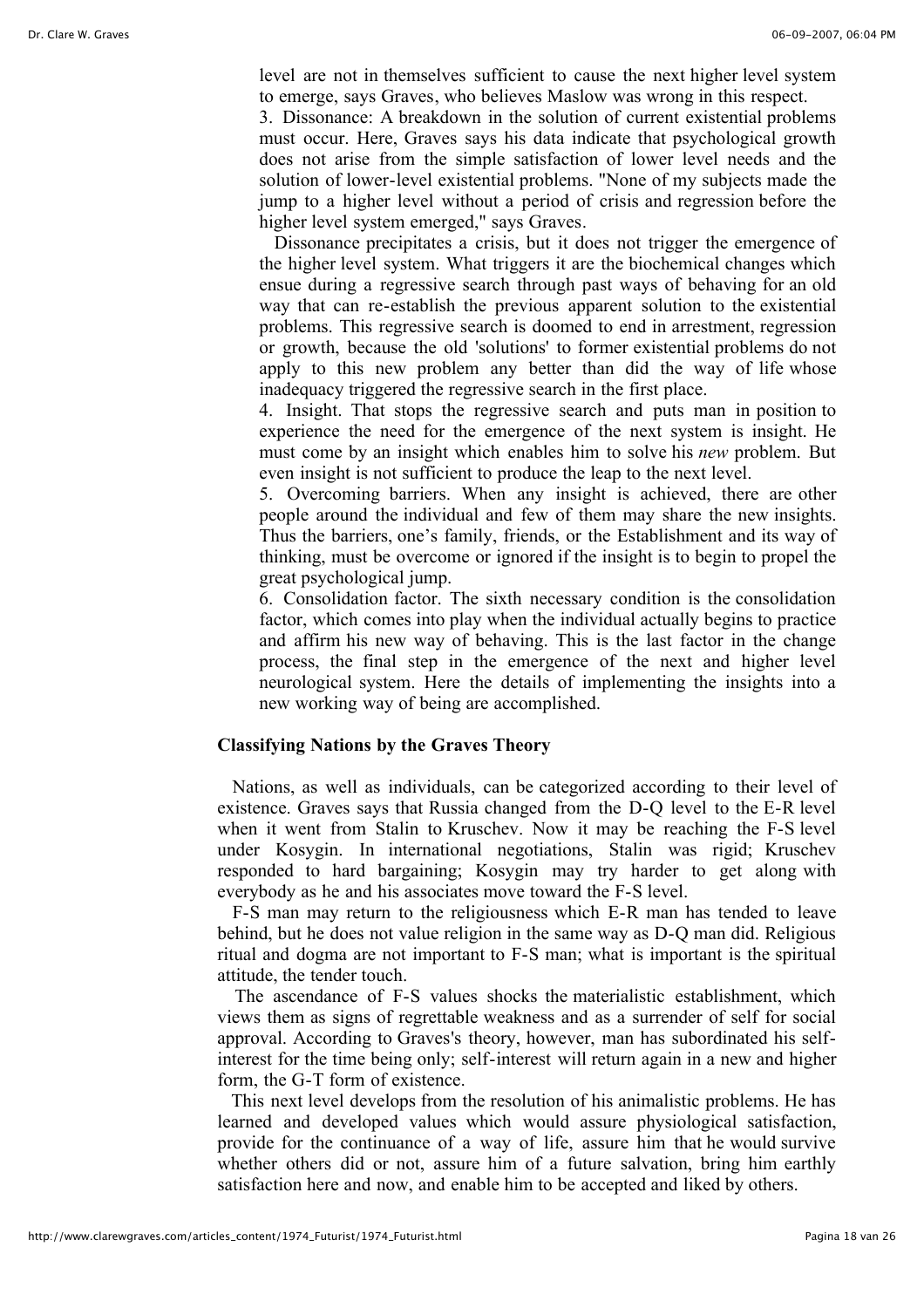Now something happens which changes his behavior markedly, for suddenly the human being is free to focus on himself and the world, and to see himself and his situation as it really is.

# **How People Learn at Different Levels of Existence: A Radical Challenge for Educators**

Psychologist Graves suggests that people in educational systems should be grouped according to their level of existence, and each group educated in a way that is congruent with its members' level of existence.

He comes to that conclusion through his analysis of how people learn at different levels of existence:

*A-N State:* At this level, and individual is motivated only by stimuli which affect his imperative physiological needs. He adapts through a process of habituation or accustomization. Learning, in the sense of change in subsequent activation patters which are relatively permanent, does not take place at this level.

*B-O Level:* At this second level, the neurological system is activated by changes, particularly sudden changes, in the mode or intensity of the stimuli associated with one of man's innate reflexive networks. Learning occurs only when there is a temporal overlap between innate reflexive states and the appearance of a concurrent stimulus condition; that is, learning takes place through the classical conditioning method (best known through the work of Russian psychologist Ivan Pavlov).

 *C-P Level:* Here man is activated to learn by stimuli that can be used to satisfy specific need states such as hunger, thirst, and sex. The means to this kind of learning is operant conditioning or the 'trial-and-error learning method; that is, a person learns by making movements which shortly after being made bring about tensional release from the specific drive state. Learning takes place best when much activity is spent getting to the reward, the reward is presented soon after the act is performed, and the need state is very strong. For example, a C-P personality can best learn to spell 10 words if (1) he spends a lot of time at the task, (2) he gets a candy bar or other food as soon as he has succeeded in learning how to spell the words, and (3) he is very hungry. The C-P personality is egocentric, impulsive and hedonistic. For him the best answer to any problem is the one that brings him immediate pleasure regardless of what happens to anyone else.

*D-O Level:* People at the fourth level of existence contrast sharply with those at the C-P level because they learn best through punishment rather than reward. At the D-Q level, a person is extremely sensitive to punishment and is motivated, above all else, to avoid aversive stimulation. In other words, D-Q people learn best when they are punished for doing the wrong thing.

 "Punishment is a method one should never use if he wants effective, constructive learning from the impulsive, anger-prone, immediate reward-seeking person centralized in the C-P system," Graves warns. To use the punitive methodology with the C-P is to invite uncontrolled, destructive acts upon the promoter of, or the instruments of, the learning system. But, when the D-Q way of thinking is dominant in man, the most effective means to achieve desired learning is through punitive, aversive stimulation. For some reason related to the presence of an excess of adrenaline in the system, a person centralized in the D-Q state is particularly attuned to aversive stimulation. Learning is accomplished best by getting him to avoid that which will lead to punishment.

 In the D-Q state, says Graves, no punishment seems to mean no learning, while too much punishment produces rigid patterns that are very difficult to change, and the wrong punishment seems to leave the person unaffected or to produce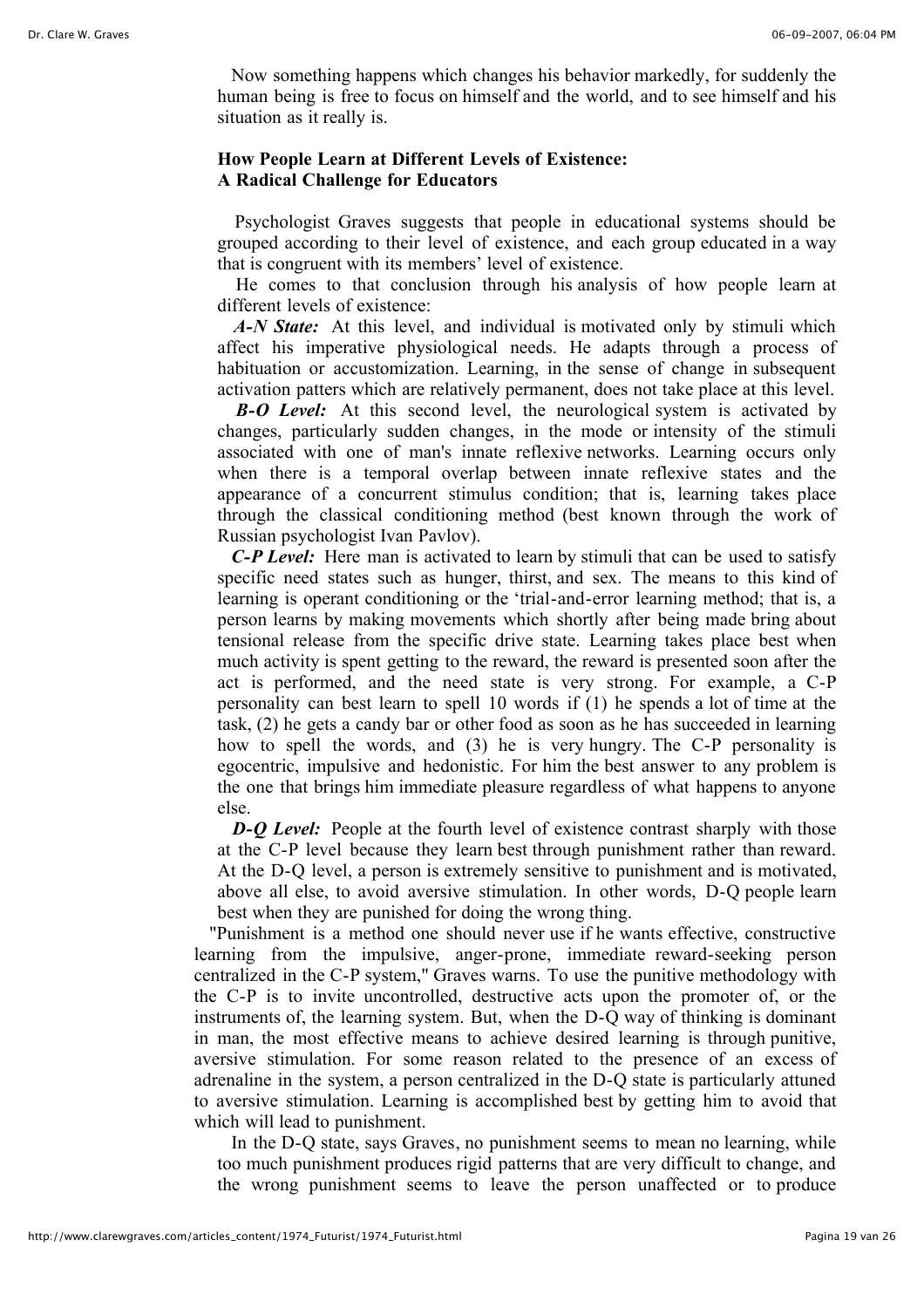negative, hostile learning. For the rigid, authoritarian D-Q personality, learning means spewing back black-or-white answers.

*E-R Level:* At this fifth ['fourth' in text] level, man again learns in an active manner but not in the aggressive, immediate reward, no-punishment fashion as he does at the C-P level. At the E-R level, the major motivating factors include a challenging ideational content and the degree to which the outcomes meet the person's expectations.

 At this level, man can wait for delayed reward if the learning activity is under his own control and is replete with perceptual novelty. Learning at the E-R level does not have to be tied to a specific need state nor is it dependent on immediate reward. The keystones are (1) the opportunity to learn through his own efforts, (2) the presence of mild risk, and (3) much variety in the learning experience.

*F-S Level:* At the sixth or F-S level, an individual acquires new knowledge and potential behavior best through observation, without any direct external reinforcement for his own acts or without even engaging in the behavior he observes. This learning occurs when people watch how others respond to events in the environment or to symbols such as words and pictures. That is, F-S man learns by watching what happens when other people behave one way or another.

 *G-T and H-U Levels:* Graves is not yet certain how people learn best at these levels.

#### **Different Educational Systems Are Needed**

Since people learn in different ways, Graves maintains that educators must develop separate learning systems for people at different levels of existence.

 At the D-Q level, a person thinks in terms of absolute right and absolute wrong, and for this type of person the rigid, authoritarian, highly moralistic style of many traditional schools, emphasizing memorizing and spewing back material, may be appropriate.

 People at the E-R level introduce situationalism and relativism into their way of thinking. To them there may be many answers to a problem, but there is one *best* answer. They want to comprehend in an impersonal, objective, distant, rational manner. They see learning as a game which has precise rules which, if mastered, will enable them to win the game. They think in terms of analysis, breaking things into their parts, and they prefer to add up their own conception of the parts.

People who think in an F-S way are unhappy over the absence of personal relevance in any abstractions that are a part of learning. They think in terms of sensing and apprehending rather than in terms of comprehending. They tend to refuse to deal with anything that analyzes or breaks down a learning experience.

 For people at the G-T level, knowledge exists in specific settings. The settings differ and so do the knowers. Several interpretations of any phenomenon are always legitimate, depending on the person, his point of view, and his purpose. For students at the G-T level, a teacher's job is to pose problems, help provide ways to see them, but leave to each person the decision of which answers to accept.

 The theory of levels goes a long way toward explaining some of the problems currently faced by education, says Graves. In the United States, for example, the concept of education derives primarily from the limiting point of view of people who think only in a righteously moralistic (D-Q level) or technologically objectivistic fashion (E-R). This restricts education to only two of the major forms of human behavior known to exist.

In the righteous, absolutistic D-Q framework, there is a right and wrong in everything. There is absolute right in what education should be and absolute right as to how it should be carried out. Any other approach to education is an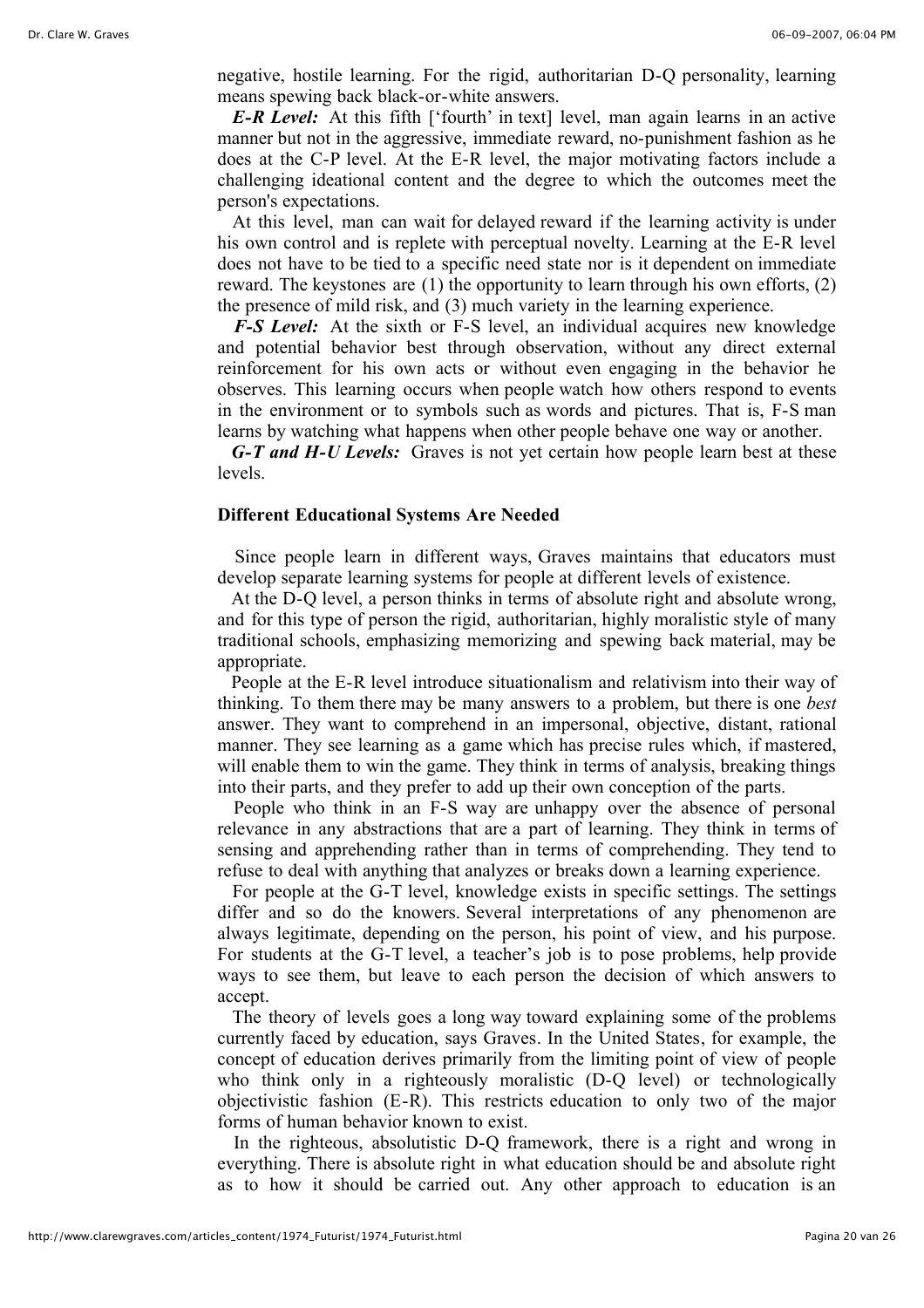erroneous frill. From this viewpoint, the purposed of education is to inculcate the students with the right way to think, act, and believe.

In the technological or E-R viewpoint, education should strive to make the student think in an objectivistic, positivistic, rational, reasoning way. The goal of education is for the student to have hard facts at his fingertips and be able to reach cold, reasoned conclusions.

From Graves's viewpoint, however, the aim of education should be as follows:

- (1) To take the open student from thinking levels of lower complexity through successive stages to thinking levels of higher complexity.
- (2) To provide the closed student with that increase in his knowledge and skills with which he can be comfortable and survive and live better as a human being.

 A school or university should have a means of ascertaining the level of thinking complexity of each matriculating student, says Graves. The administrators should then determine whether the student is just entering this form of thinking, consolidating it, or is ready to move on to the next possible way of thinking. If he is just entering the level, he should be grouped with students who are also entering the same system so as to firm up his newly found way of thinking. Open-minded students should be placed in an instructional situation with a teacher who is confronting the same conceptual problems the students are confronted with. Closed students should be grouped with similarly closed fellow students and be instructed by a teacher who is knowledgeable in the complexities of that particular way of living.

# **How People at Different Levels Form Groups**

Graves has tested some of his theories on his students at Union College in Schenectady, New York. In one experiment, he grouped students according to their levels of existence and then gave them various problems to solve.

 Students at the D-Q level split up into a number of groups, each with its own leader. Graves likens this to the feudal craft society with elaborate hierarchies within trade guilds.

E-R students had a huge argument which ended when an overall leader emerged.

F-S students worked well with no leader at all.

G-T students would choose a leader who was well-qualified for the task at hand. later they would drop him for another leader better-suited for the next task.

The percentage of his students in the different categories has shifted dramatically in the past two decades. In 1952 Graves found 34% of his students at the D-Q level and 10% at the G-T level. Today the figures have approximately reversed, an indication of the U.S. shift away from the D-Q level.

# **Families on Welfare: An Application of the Theory of Levels of Existence**

Several years ago, Clare Graves was asked to give a talk on the future of welfare. To prepare himself, he went out into his community and talked with people who were on welfare or who soon would be. Here is what he found:

#### *Case 1: The Georgio Family*

 Mrs. Georgio is a mother of 13 with an unemployed husband. I found her door open. She was sitting, apparently looking out through the door, but she seemed not to see me. So I stopped at the threshold and knocked. She showed no sign of recognition of my presence or my knock; I knocked louder but still got no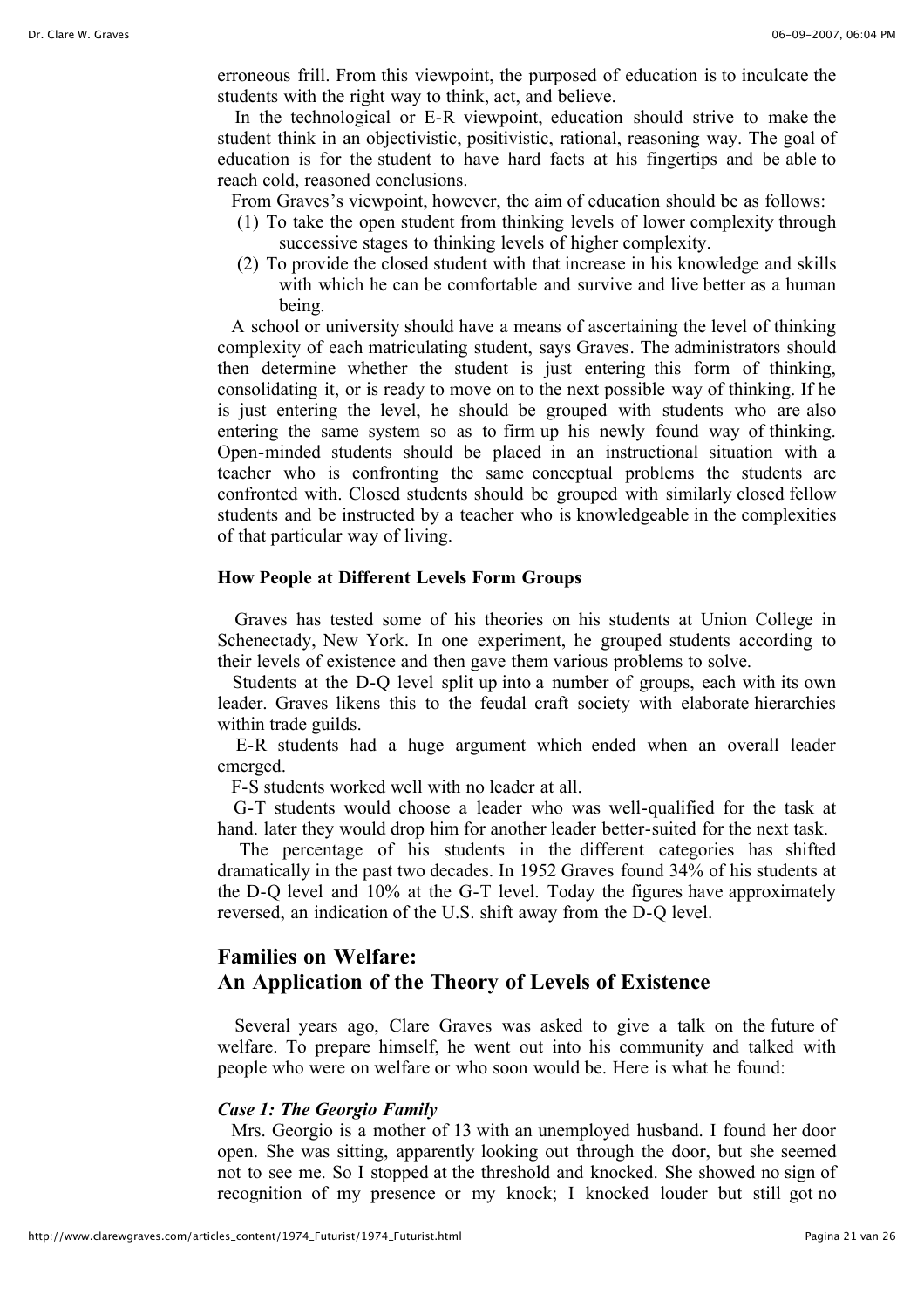response; so I walked in, believing she was, by now, certainly aware of my presence. Finally her eyelids lifted, signaling a limited sign of recognition. I told her my purpose was to ascertain her needs so that I could help her.

 Slowly, oh, so slowly, she lifted her obviously weary body, uttering not a word. Her right hand extended a feeble sign to follow, which I did. As she moved, she communicated only by gesture, pointing to all the undone things, all that she needed and the overwhelming problems of her brood. Never did she utter a word. When the tour was over, I left, knowing that I had seen what I had expected when I came in, namely that she was centralized at the first level of human existence, and New York's elaborate welfare program was not meeting her needs.

## *Case 2: The Richards Family*

 My second stop was at the home of the Richards family. At my knock the door was opened by a lady holding and comforting a crying baby. The lady recognized me with a wan smile, lovingly patted the baby and offered it to me to pat. When I did so, she responded with a convulsive flood of tears. She threw her arms around me and the baby and drew me into the house, telling me how glad she was that someone had come, because she was at the end of her rope. She said the six weeks since her husband Tim was hurt had been too much for her. She had been trying to feed her family of five on \$15 a week since Tim fell and she desperately needed help.

 When I asked what had happened to Tim, she said he fell when we had that slippery snow. I asked if he had seen a doctor. No, she had no way to get him help because she couldn't leave the kids, and he couldn't go by himself.

# *Case 3: The Franklin Family*

 My visit to the Franklin family was sort and explosive. I had been informed that Mr. Franklin was on bail for willful destruction of property, that his trial was almost due and that doubtless he was headed for jail. He answered my knock with a yank of the door which almost tore it from the hinges.

 "Who in the hell are you and what in the devil do you want? And can't you see I've got enough trouble without your goddamned questions? What the hell do you expect of me? All I did was break up a few things in that store when that son-of-a-bitch would not give me what I earned. Sure, I kicked out his window and what are you and your lousy pigs gonna' do? You gonna' lock me up? You gonna' take me from my wife? You gonna' make me look a no-good man to my kids? All you officials ever do is yank a man's out."

Again I had seen what I thought might be there, welfare does not meet the needs of this family, and our criminal procedures create problems for families like this where the man is centralized at the third level of human existence.

## *Case 4: The Martin Family*

 Mrs. Martin, a lovely but pitiful widow, said that essentially her needs were for someone to tell her what to do about some problems she had right now. Mary, she thought, was about to or was sleeping with her boy friend. Should she get her some pills? Did I think it was right that Mary should use them? What should she buy with her welfare check? What food should she serve tonight? Ed was going to quit school and go to work because he was big, though very young. Should she let him? What should she do? I asked if she had enough money to meet her needs. "That is not my problem," she said. "My problem is that I don't know what to do and the worker just can't get around to help me."

Here was Mrs. Martin, centralized at the fourth level of human existence. Economically, she was at least at subsistence level, but welfare was not meeting her needs.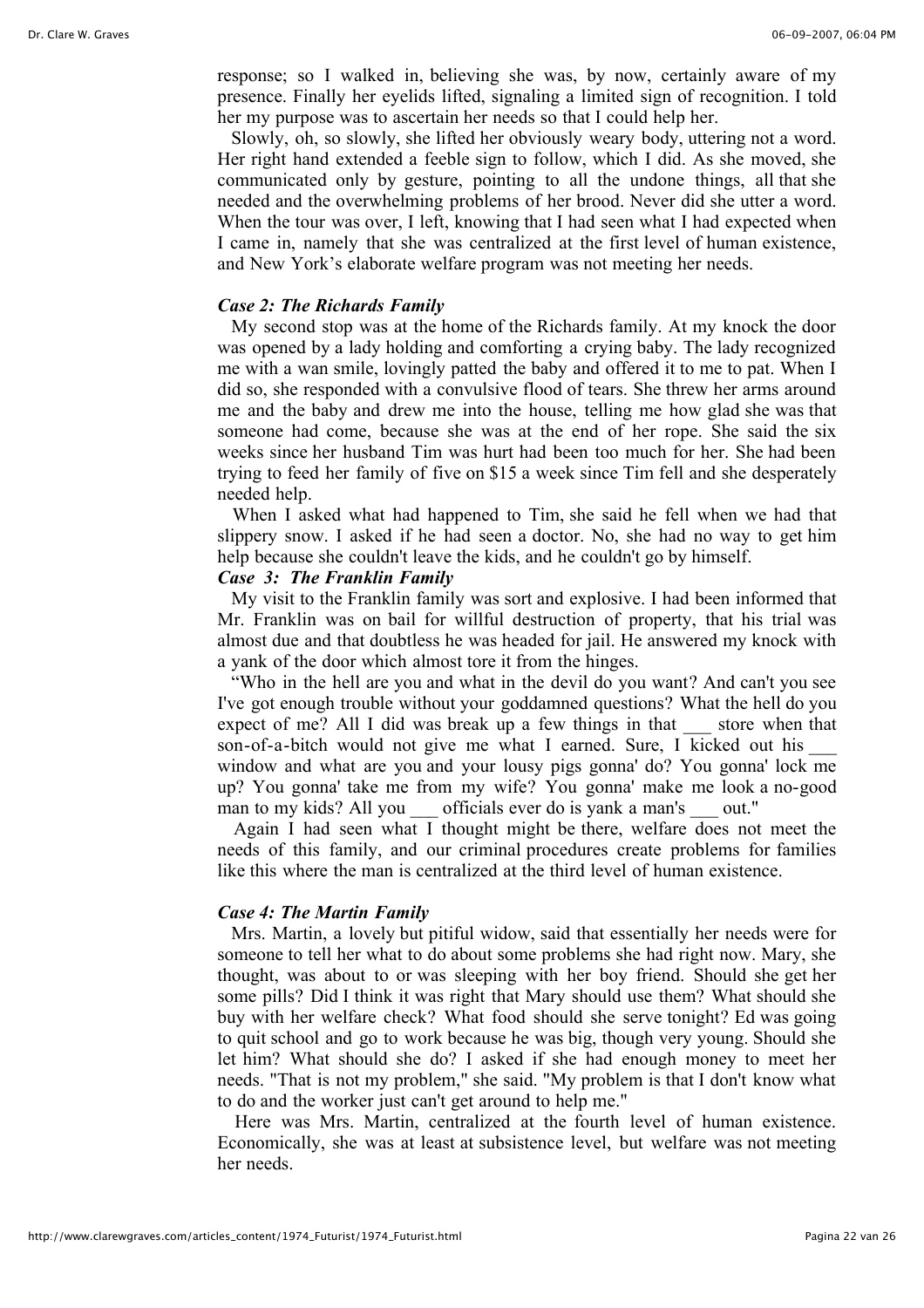# *Case 5: The Williams Family*

 My last visit was to Mrs. Williams, her husband and two children. I learned that Mr. Williams had quit his job a month earlier when his company put a new foreman over him. He was seeking work, but what he wanted was outdoor construction, not the indoor work that was available. She had to lock the kids, 4 and 5, in the house so that she could baby-sit for others while he looked for work. She had to do this to have some food until the Welfare Department investigated and declared them eligible, because what they had saved had gone in payments for their home. She didn't want to go on welfare, but they had to stay alive. She was certain that they would have to give up their home and lose their equity to get welfare. Did I know of any 'real' work he could do? Did any of my farmer friends need help who could pick him up for work, since he had no transportation?

 This family, reaching for the fifth level of human existence, has a current need, one that our welfare system is not organized to meet.

 Thus I saw five cases at five different levels of existence, all with needs that were not met simply because, as I see it, the welfare services in my locality are not organized to meet such problems. These problems do not arise from a lack of welfare funds nor a lack of welfare workers, nor do the problems stem from personal psychological problems in the people, none of whom is a psychological case. They are problems which exist because welfare, as now organized in my locality, treats welfare cases from an inadequate conceptual picture of the nature of man. Our welfare system does not have a conception of the growth and development of the human organism which is adequate for the problems.

#### *How to Help Such People*

 Mrs. Georgio, our first case, seems to be centralized at or near the A-N level of existence. Behaviorally, it appears that she has no cognitive power to bring to bear upon her problems. There is insufficient energy in her system to activate the higher mental processes, thus she desperately needs someone to think and to do *with* her if not *for* her. She needs the help of human hands above anything else, the help that will reduce her exhaustion, and will do what she does not have the energy to do. If she had such human help regularly for quite a period of time, she might be able to begin to move to the next higher level of existence, where what she faces would not be so overwhelming. But where in our welfare organizations have we developed this reservoir of helping human hands which could nurture this woman to a higher level? We give money and provide advice and counsel, but we do not provide the needed day-in, day-out help that Mrs. Georgio needs.

We could do this, possibly, if only we would change our schools to provide externships or the like for young people bored by meaningless courses in school. If we utilized pride in helping one's own group and took care to avoid any semblance of training children *to serve* out-groups, we might solve two problems at one time, particularly in the externs were from other welfare families and earned their share of welfare by helping people like Mrs. Georgio.

 The Richards family, with its crisis medical problem, is seemingly full of magic and superstitious beliefs, and has only a naturalistic time concept and a very limited concept of space. Such people are usually centralized in the B-O state of existence and require welfare services which accommodate the limited cause, time and space concepts of this level of existence. For as such people (as well as for those whose level of existence is lower), we need to think of mobile medical services brought directly into the homes. Otherwise we can only expect that their medical problems will exacerbate their other problems.

 Our angry man in the third case, the Franklin family, represents probably the most difficult level of existence where welfare is concerned. When centralized at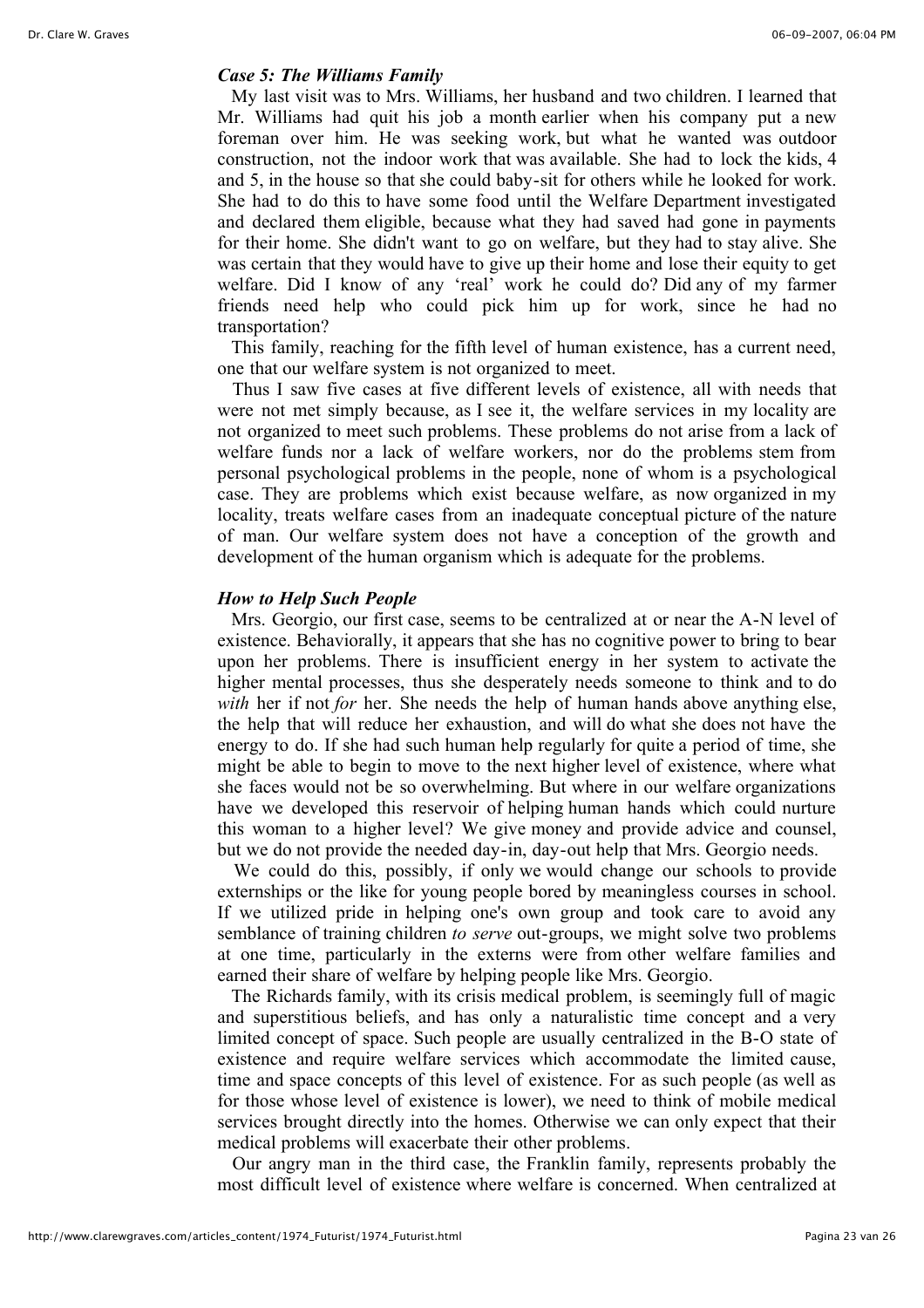the C-P level, as is Mr. Franklin, an individual lives in a psychological world full of suspicion and anger. We must show almost immediate response to his needs, since the C-P level does not possess postponement capacity. Asking a C-P person to wait while one investigates the legitimacy of his professed need is to induce his anger and bring forth his suspicion that no one really wants to help him in the first place. Man at the C-P level is demanding and in many respects appears to be amoral, particularly if he feels a system is not established to help him right here, right now, and before anyone else.

 In the instance of Mr. Franklin, we see the need for increased change in our legal services, in our court procedures and in our correctional procedures, for the needs help to retain his manhood. Otherwise, his angry, suspicious, impatient psychology will break loose in more destructiveness. We must think about how not to emasculate this man in the eyes of his family, even if he should have to go to jail, and we must have some immediately responsive service people whom he can call on for correction of perceived injustice almost as fast as the problem comes to a head. Here there is need for some kind of welfare 'crisis clinic' to which people can turn when the C-P tendency to live by immediate reaction brings upheaval into their lives.

In the Martin family, the widow with two teen-age children seems to live in a D-Q world, where she depends on authority for every movement that she makes. She needs almost constant guidance and support to assure her that she is doing the right thing. But our welfare services operated with a client load that will not provide the very close, almost daily supervision needed by D-Q clients. The needed service would plan her day for her and tell her what to do until she has become secure. The general D-Q need for close and directive supervision is simply not adequately met today.

 Our next case, the Williams family, has taken a bold step toward independent, self-sufficient living, and property acquisition, but their foundation is tottering as they face the problem of becoming eligible for aid. In New York State they would have to liquidate their equity to establish eligibility for assistance. In this situation, any guaranteed-loan type of financial support is needed. For people at the E-R level, a guaranteed income and a source for credit would remove the fear of moving out on their own. Without this basic protection to assure them that they can hold on to property (rather than forcing them to liquidate their possessions), people centralized at the E-R level like Mr. Williams cannot grow in independence and become the self-sufficient persons that we want them to be and that they want to be.

 These five cases, although oversimplified, do present a picture of our need for a pluralistic welfare system, designed to meet differences of need, rather than a general system designed to treat clients as if they all had the same problems and the same type of need.

#### **The People that Drive Managers Crazy**

Most people in organization is the western world are in the middle levels of existence (D-Q, E-R, and, increasingly, F-S). Managers are used to dealing with such people. Occasionally, however, a manager must deal with people at either a lower or higher level, and then his customary methods fail, Graves says.

People at the C-P level (Egocentric) are found frequently in very impoverished areas. These people exhibit the least capability to perform in a complex industrial world. When a job is available, they do not apply. If they get a job, they do not show up for work or they soon quit. While they are on the job, their habits are so erratic that little work is actually accomplished. Exasperated managers find such people 'unemployable.'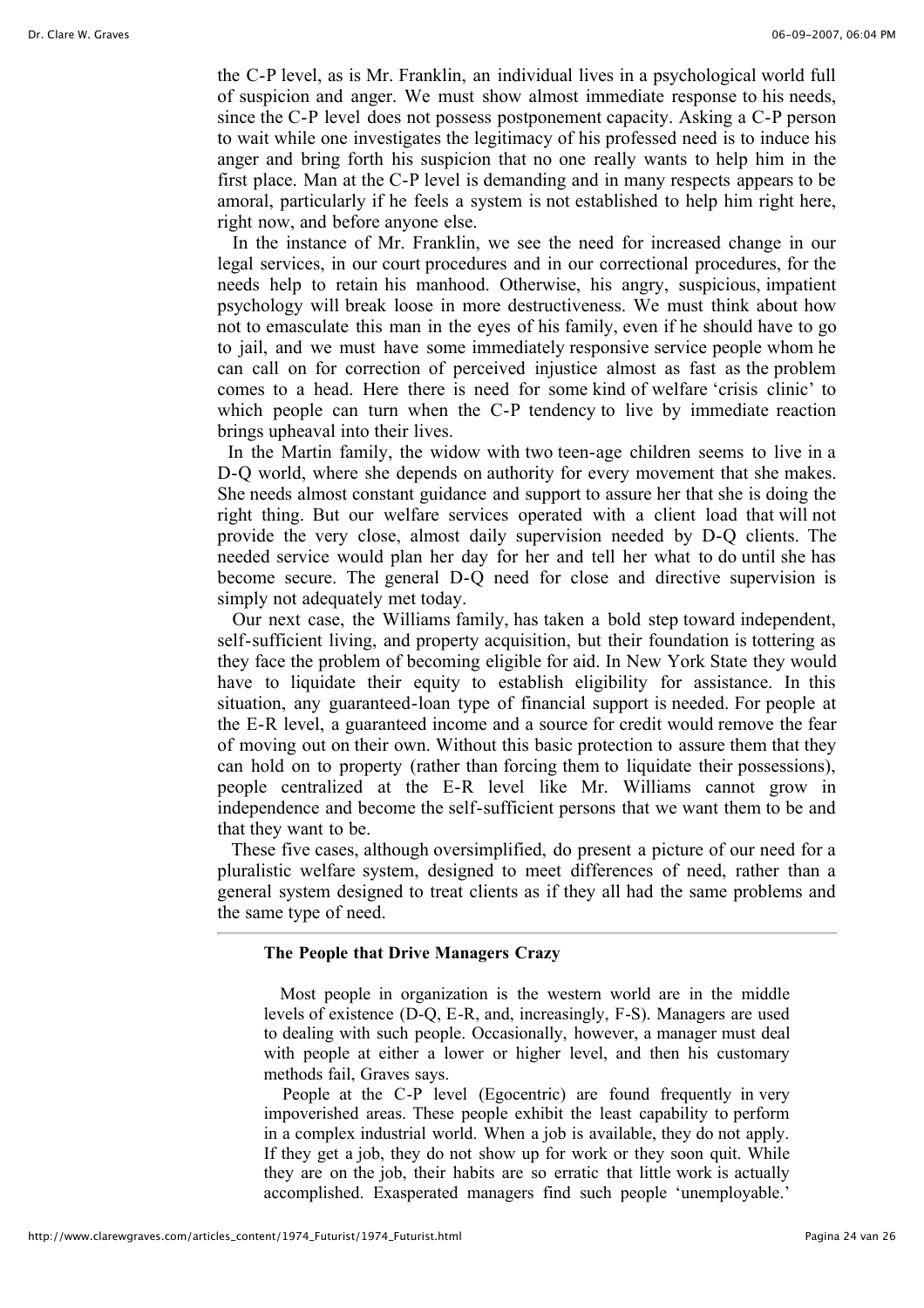Society labels them 'hardcore unemployed.'

To a Gravesian, people at the C-P level are employable, but they must be managed in a special way. The Graves theory holds that C-P people are driven primarily by the need to solve immediate survival problems. Applying the theory, a Gravesian manager would arrange the work situation so that the immediate survival needs of the worker are not threatened and would give him work that can be learned almost immediately.

The manager would also change the hiring requirements so that they do no threaten a C-P person. For instance, the Gravesian manager would simplify and speed up the processing of applications so that people know in minutes if they are hired and, if not hired, are taken immediately to some place where they might find jobs. He would make sure that C-P people are not supervised by self-righteous, do-good managers.

The hard-core unemployed person lives in a world of immediacy, says Graves. Often he must pay money down for almost everything he gets, and because of his immediate reactions to the crises he faces, he may be an absentee problem. To counteract these problems, a member of the organization might be assigned to administer an emergency fund to help the C-P person through difficult periods.

At the opposite extreme, managers must also deal with another group of people whom they find extremely troublesome, the G-T and H-U people. Ironically, these are among the most competent people. They possess knowledge needed to improve productivity in the organization, but often they are kept from improving productivity by ancient policies, inane practices, out-moded procedures and inappropriate managerial styles.

The G-T and H-U people want autonomy, the freedom to do their jobs the best way they know. When management requires such a person to procure permission to institute change when he sees change is needed, it stifles what he can contribute.

The sacred channels of communication seriously hamper the productivity of G-T people, who want to be able to decide when they know what to do. When he doesn't know, the G-T is motivated to seek guidance from those who do know. But a G-T employee's motivation becomes negative when he must waste time going through channels which require him to explain what does not need to be explained to people who do not need to have it explained to them.

The G-T worker reacts negatively when required to ask an administrator's approval for materials he needs in order to be productive. He reacts positively when he can tell his supervisor what he needs to do a job and when the supervisor considers that it is his job to do as his subordinate says. The G-T employee believes that he, not a superior, should make the decisions whenever he is competent to make it, and most G-T workers know that their supervisors are not competent to make the decision.

People who operate at the Being levels are typically competent regardless of their surroundings. Therefore, their productivity is not a function of lower-level incentives. Threat and coercion do not work with them, because they are not frightened people. Beyond a certain point, pecuniary motives do not affect them. Status and prestige symbols, such as fancy titles, flattery, office size, luxurious carpeting, etc., are not incentives to them. Many of them are not even driven by a need for social approval. What is important to them is that they be autonomous in the exercise of their competence, that they be allowed all possible freedom to do what needs to be done as best they can do it. In other words, they want their managers to let them improve productivity the way they know it can be improved. They do not want to waste their competency doing it